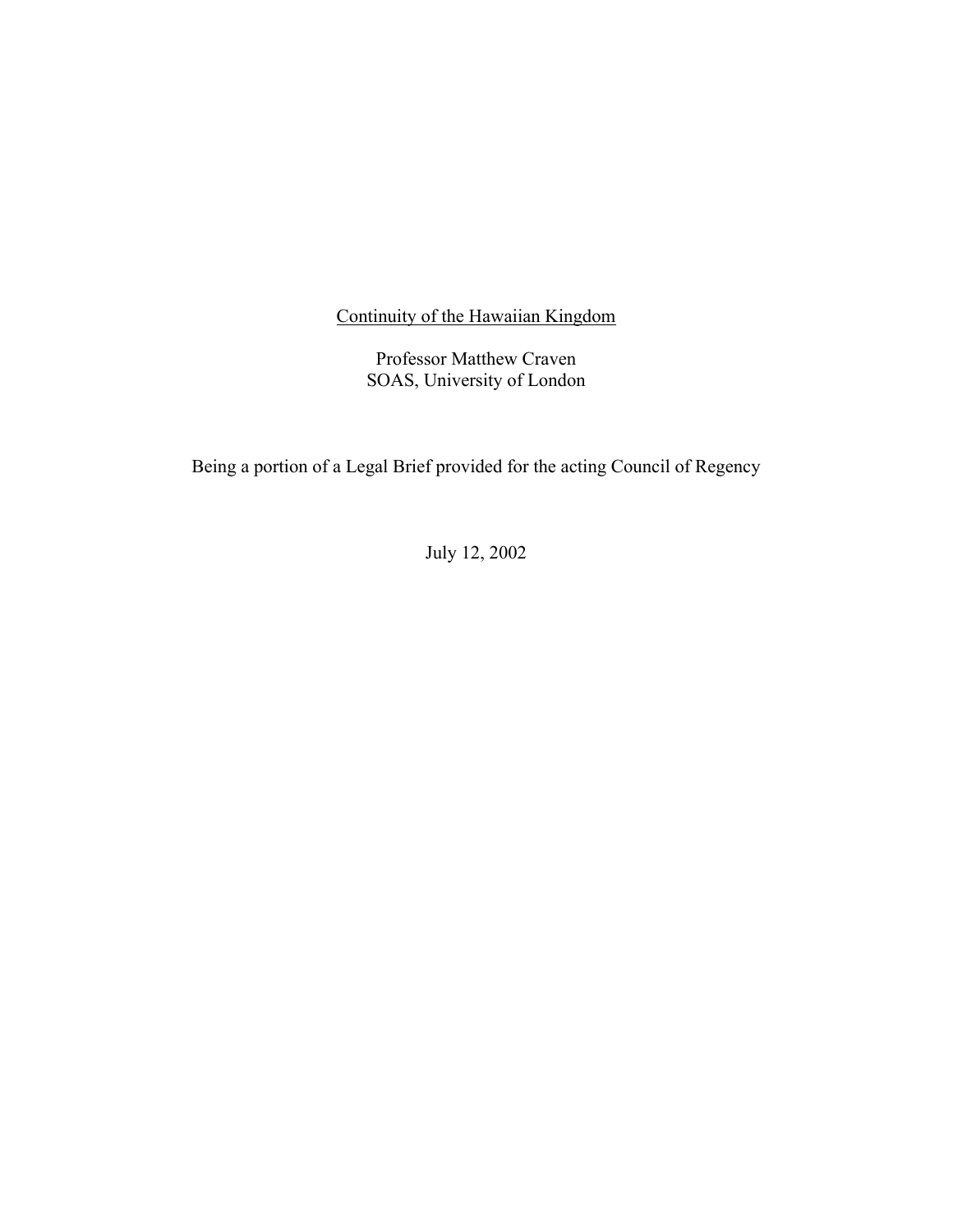## THE CONTINUITY OF THE HAWAIIAN KINGDOM

# **General Considerations**

The issue of State continuity usually arises in cases in which some element of the State has undergone some significant transformation (such as changes in its territorial compass or in its form of government). A claim as to state continuity is essentially a claim as to the continued independent existence of a State for purposes of international law in spite of such changes. It is essentially predicated, in that regard, upon an insistence that the State's legal identity has remained intact. If the State concerned retains its identity it can be considered to 'continue' and *vice versa*. Discontinuity, by contrast, supposes that the identity of the State has been lost or fundamentally altered such that it has ceased to exist as an independent state and that, as a consequence, rights of sovereignty in relation to territory and population have been assumed by another 'successor' state (to the extent provided by rules of succession). At its heart, therefore, the issue of State continuity is concerned with the parameters of a state's existence and demise (or extinction) in international law.

The implications of continuity in case of Hawai'i are several:

- a) That authority exercised by US over Hawai'i is not one of sovereignty i.e. that the US has no legally protected 'right' to exercise that control and that it has no original claim to the territory of Hawai'i or right to obedience on the part of the Hawaiian population. Furthermore, the extension of US laws to Hawai'i, apart from those that may be justified by reference to the law of (belligerent) occupation would be contrary to the terms of international law.
- b) That the Hawaiian people retain a right to self-determination in a manner prescribed by general international law. Such a right would entail, at the first instance, the removal of all attributes of foreign occupation, and a restoration of the sovereign rights of the dispossessed government.
- c) That the treaties of the Hawaiian Kingdom remain in force as regards other States in the name of the Kingdom (as opposed to the US as a successor State) except as may be affected by the principles *rebus sic stantibus* or impossibility of performance.
- d) That the Hawaiian Kingdom retains a right to all State property including that held in the territory of third states, and is liable for the debts of the Hawaiian Kingdom incurred prior to its occupation.

Bearing in mind the consequences elucidated in c) and d) above, it might be said that a claim of state continuity on the part of Hawai'i has to be opposed as against a claim by the US as to its succession. It is apparent, however, that this opposition is not a strict one. Principles of succession may operate even in cases where continuity is not called into question, such as with the cession of a portion of territory from one state to another, or occasionally in case of unification. Continuity and succession are, in other words, not always mutually exclusive but might operate in tandem. It is evident, furthermore, that the principles of continuity and succession may not actually differ a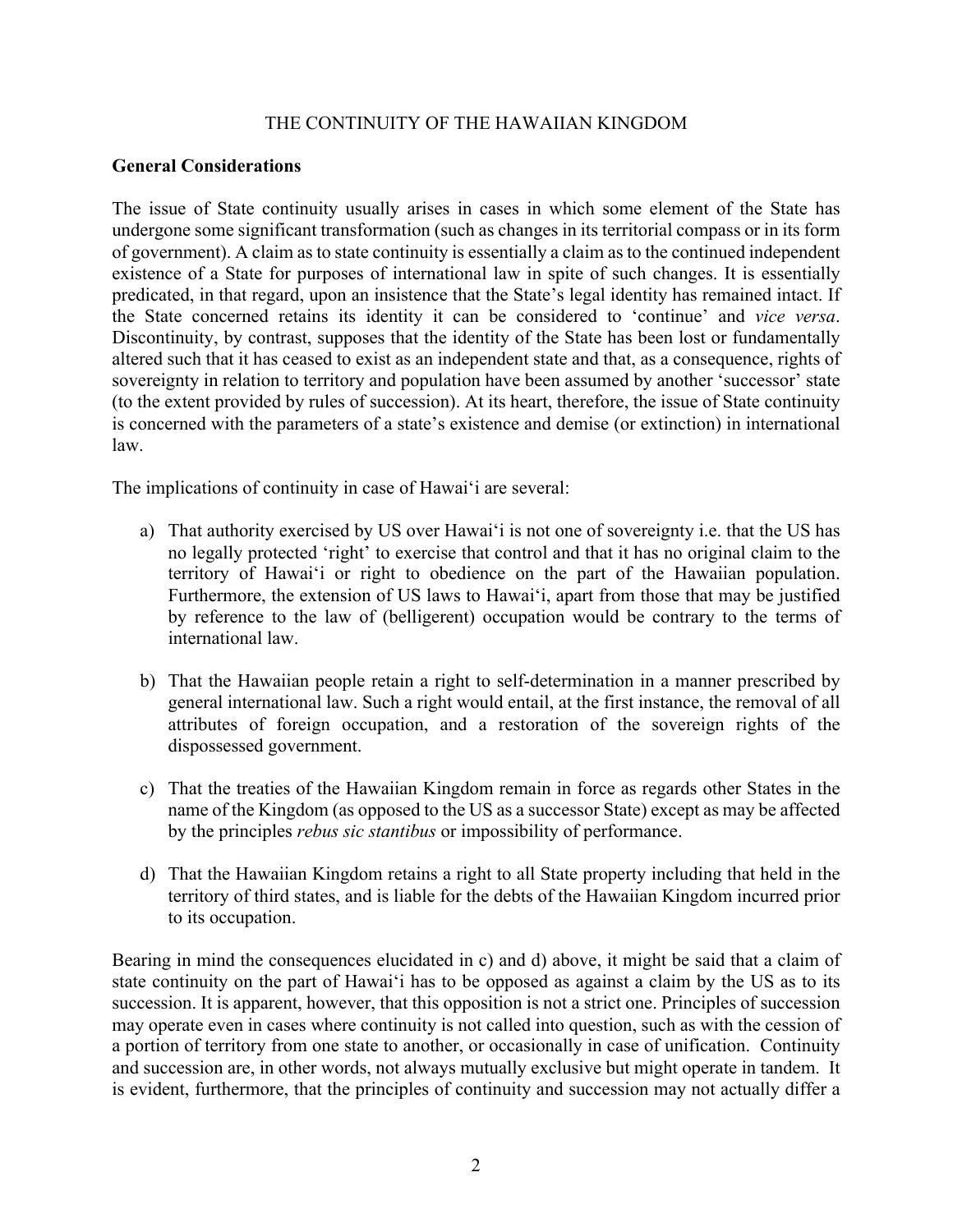great deal in terms of their effect. Whilst State continuity certainly denies the applicability of principles of succession and holds otherwise that rights and obligations remain intact save insofar as they may be affected by the principles *rebus sic stantibus* or impossibility of performance, there is room in theory at least for a principle of universal succession to operate such as to produce exactly the same result (under the theory of universal succession).<sup>1</sup> The continuity of legal rights and obligations, in other words, does not necessarily suppose the continuity of the State as a distinct person in international law, as it is equally consistent with discontinuity followed by universal succession. Even if such a thesis remains largely theoretical, it is apparent that a distinction has to be maintained between continuity of personality on the one hand, and continuity of specific legal rights and obligations on the other. The maintenance in force of a treaty, for example, in relation to a particular territory may be evidence of State continuity, but it is far from determinative in itself.

Even if it is relatively clear as to when States may be said to come into being for purposes of international law (in many cases predicated upon recognition or admission into the United Nations),<sup>2</sup> the converse is far from being the case.<sup>3</sup> Beyond the theoretical circumstance in which a body politic has dissolved (for example by submergence of the territory or the dispersal of the population), it is apparent that all cases of putative extinction will arise in cases where certain changes of a material nature have occurred—such as a change in government and change in the territorial configuration of the State. The difficulty, however, is in determining when such changes are merely incidental, leaving intact the identity of the state, and when they are to be regarded as fundamental going to the heart of that identity.4 The problem, in part, is the lack of any institution by which such an event may be marked: governments do not generally withdraw recognition even if circumstances might so warrant,<sup>5</sup> and there is no mechanism by which membership in international organisations may be terminated by reason of extinction. It is evident, moreover, that states are complex political communities possessing various attributes of an abstract nature which vary in space as well as time, and, as such, determining the point at which changes in those attributes are such as to affect the State's identity will inevitably call for very fine distinctions.

It is generally held, nevertheless, that there exist several uncontroversial principles that have some bearing upon the issue of continuity. These are essentially threefold, all of which assume an essentially negative form.6 First that the continuity of the State is not affected by changes in

<sup>&</sup>lt;sup>1</sup> Cf. article 34 Vienna Convention on State Succession in Respect of Treaties (1978).

<sup>2</sup> See on this point Crawford J., The Creation of States in International Law (1979); Dugard J., Recognition and the United Nations (1987).

<sup>3</sup> *Ibid*, p.417.

<sup>&</sup>lt;sup>4</sup> See generally, Marek K., *The Identity and Continuity of States in Public International Law* (2<sup>nd</sup> ed. 1968). For early recognition of this principle see Phillimore P., *Commentaries upon International Law* (1879) p. 202.

<sup>5</sup> See, Guggenheim P., *Traité de droit international public* (1953) p. 194. Lauterpacht notes that '[W]ithdrawal of recognition from a State is often obscured by the fact that, having regard to the circumstances, it does not take place through an express declaration announcing the withdrawal but through the act of recognition, express or implied, of the new authority.' Lauterpacht H., *Recognition in International Law*, (1947) pp. 350-351.

<sup>6</sup> Further principles have also been suggested, such as: i) the state does not cease to exist by reason of its entry into a personal union, Pradier-Fodéré, *Traité de droit international public Européen et Americain* (1885) s.148, p.253; ii) that the state does not expire by reason of becoming economically or politically weak, *ibid*, s. 148, p.254; iii) that the state does not cease to exist by reason of changes in its population, *ibid,* p. 252; iv) that the state is not affected by changes in the social or economic system, Verzijl, *International Law in Historical Perspective*, p. 118; v) that the State is not affected by being reduced to a State of semi-sovereignty, Phillimore, supra, n. 4, p. 202. According to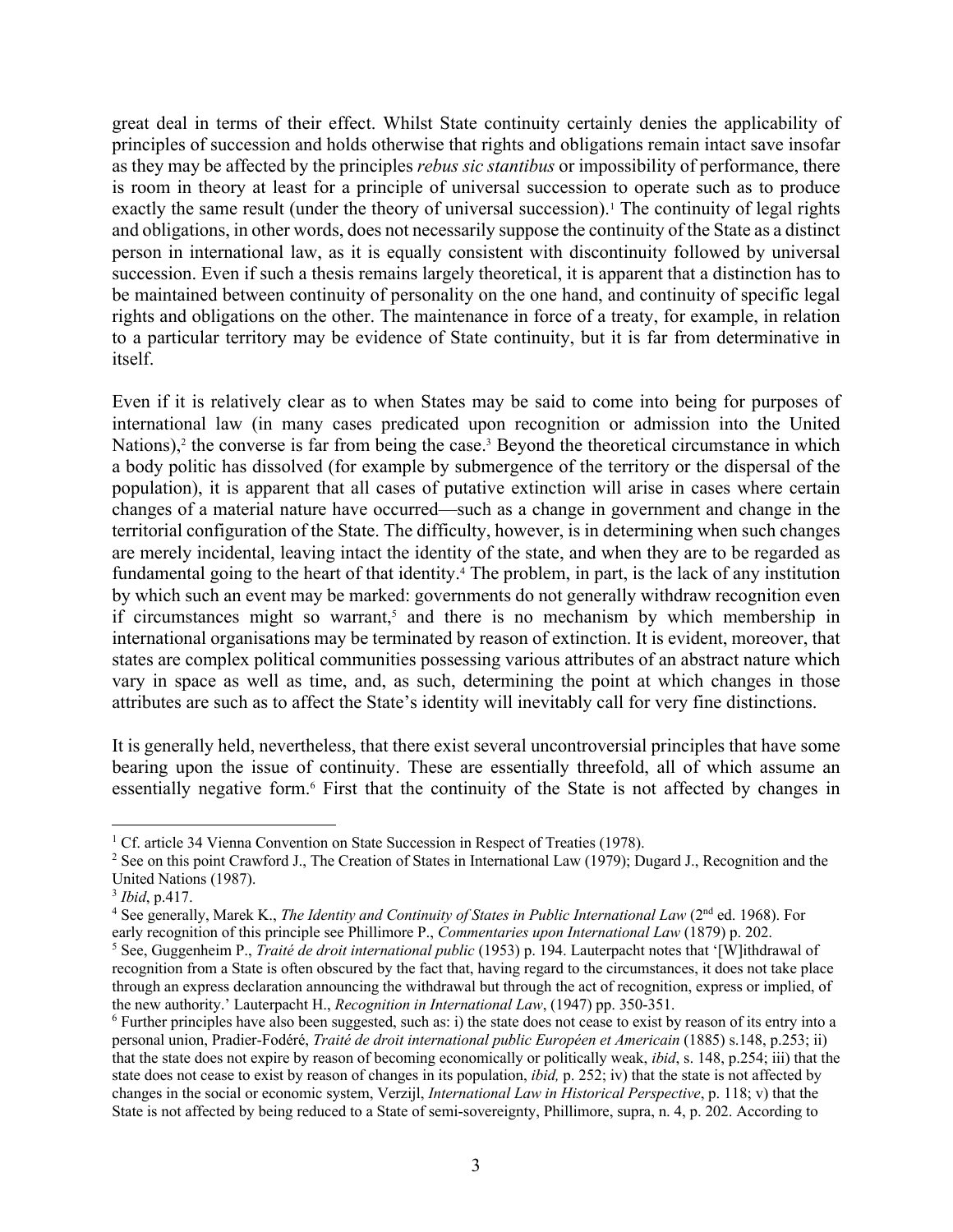government even if of a revolutionary nature.7 Secondly, that continuity is not affected by territorial acquisition or  $loss$ <sup>8</sup> and finally that it is not affected by belligerent occupation (understood in its technical sense). Each of these principles reflects upon one of the key incidents of statehood—territory, government and independence—making clear that the issue of continuity is essentially one concerned with the existence of States: unless one or more of the key constituents of statehood are entirely and permanently lost, State identity will be retained. Their negative formulation, furthermore, implies that there exists a general presumption of continuity.<sup>9</sup> As Hall was to express the point, a State retains its identity

'so long as the corporate person undergoes no change which essentially modifies it from the point of view of its international relations, and with reference to them it is evident that no change is essential which leaves untouched the capacity of the state to give effect to its general legal obligations or to carry out its special contracts.'10

'Mere territorial changes, whether by increase or by dimunution, do not, so long as the identity of the State is preserved, affect the continuity of its existence or the obligations of its treaties. Changes in the government or the internal polity of a State do not as a rule affect its position in international law. A monarchy may be transformed into a republic, or a republic into a monarchy; absolute principles may be substituted for constitutional, or the reverse; but, though the government changes, the nation remains, with rights and obligations unimpaired'.

<sup>10</sup> Hall, *supra*, n. 8, p. 22.

Vattel, the key to sovereignty was 'internal independence and sovereign authority' (Vattel E., *The Law of Nations or the Principles of Natural Law* (1758, trans Fenwick C., 1916) Bk.1, s.8)- if a state maintained these, it would not lose its sovereignty by the conclusion of unequal treaties or tributary agreements or the payment of homage. Sovereign states could be subject to the same prince and yet remain sovereign e.g Prussia and Neufchatel (*ibid,*  Bk.1, s.9). The formation of confederative republic of states did not destroy sovereignty because 'the obligation to fulfill agreements one has voluntarily made does not detract from one's liberty and independence' (*ibid*, bk.1, s.10) e.g. the United Provinces of Holland and the members of the Swiss Confederation.

<sup>7</sup> For early versions of this principle see, Grotius, *De Iure Belli ac Pacis* Bk. II, c. xvi, p. 418. See also, Pufendorf S., *De Jure Naturae et Gentium Libri Octo* (1688, trans Oldfather C. and Oldfather W., 1934) B. VIII, c. xii, s.1, p. 1360; Rivier, *Principes du Droit des Gens*, (1896) I, p. 62; De Martens F., *Traité de Droit International* (1883) 362; Westlake J., *International Law* (1904) I, 58; Wright Q., 'The Status of Germany and the Peace Proclamation', 46 A.J.I.L. (1952) 299, p. 307; McNair A., 'Aspects of State Sovereignty' B.Y.I.L. (1949) p. 8. Jennings and Watts (Oppenheim's International Law  $(9<sup>th</sup>$  ed. 1996), p. 146) declare that:

See also, *US v. Curtiss Wright Export Corp. et al* 299 US (1936) 304, p. 316 (J. Sutherland): 'Rulers come and go; governments end and forms of government change; but sovereignty survives.'

<sup>8</sup> Westlake, supra, n. 7, p. 59; Pradier-Fodéré, *supra*, n. 6, s. 148, p. 252; Hall W., *A Treatise on International Law*  (4th ed. 1895) p. 23; Phillimore, supra, n. 4, I, pp. 202-3; Rivier, supra, n. 7, I, pp. 63-4; Marek, supra, n. 4, pp. 15-24 Article 26 Harvard Research Draft Convention on the Law of Treaties 1935, 29 AJIL (1935) Supp. 655. See also, *Katz and Klump v. Yugoslavia* [1925-1926] A. D. 3 (No. 24); *Ottoman Debt Arbitration* [1925-26] A. D. 3; *Roselius and Co. v. Dr Karsten and the Turkish Republic intervening*, [1925-6] A. D. (No. 26); *In re Ungarishche kriegsprodukien Aktiengesellschaft*, [1919-22] A.D. (No. 45); *Lazard Brothers and Co v. Midland Bank*, [1931-32] A.D. (No. 69). For State practice see e.g. Great Britain remained the same despite the loss of the American Colonies; France, after the loss of territory in 1814-15 and 1871; Austria after the cession of Lombardy in 1859 and Venice in 1866; Prussia after the Franco-Prussian Peace Treaty at Tilsit, 1807. See generally, Moore, J., *A Digest of International Law*, (1906), p. 248.

<sup>9</sup> Crawford points out that 'the presumption—in practice a strong one—is in favour of the continuance, and against the extinction, of an established state', Crawford, *supra*, n. 2, p. 417.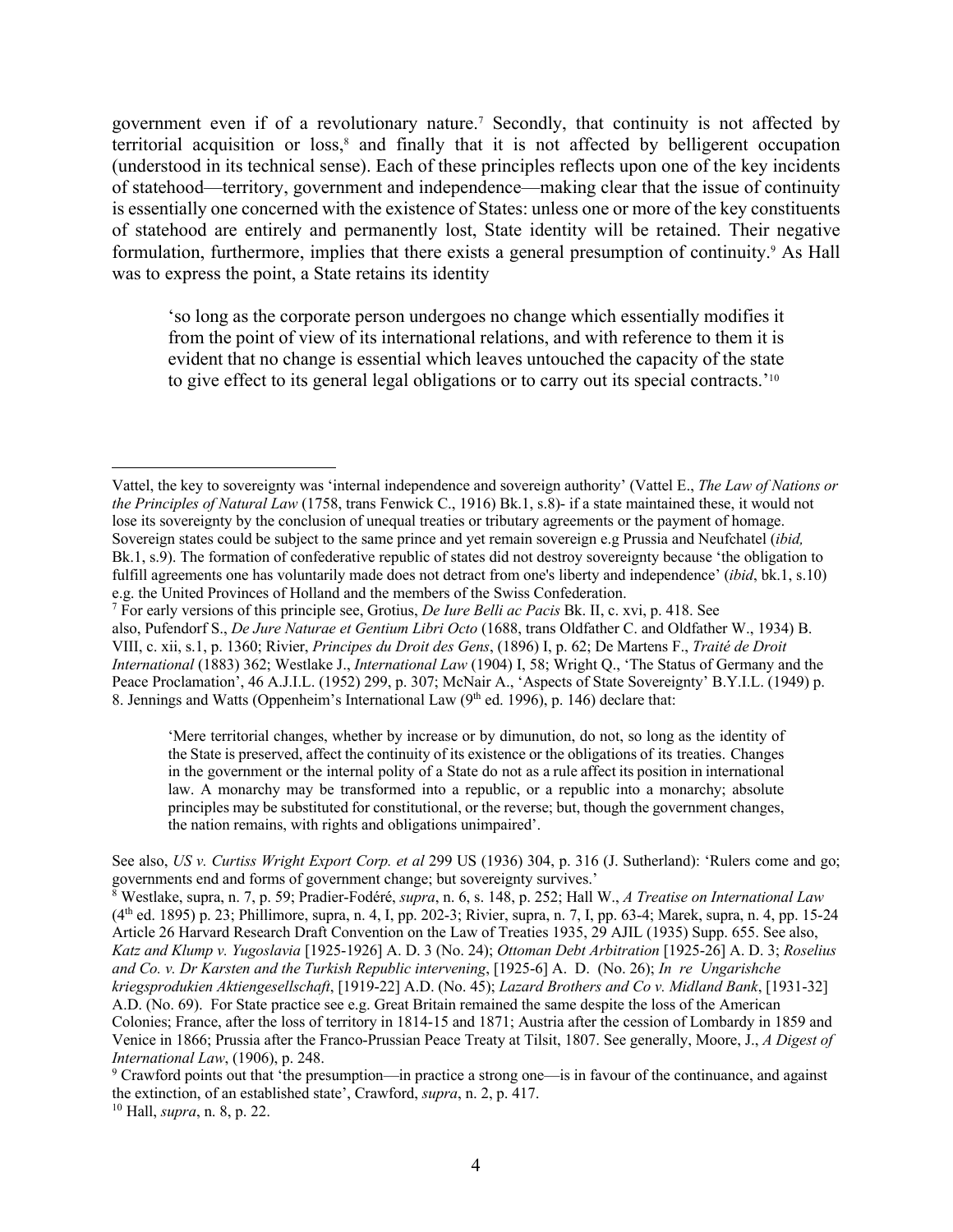The only exception to this general principle, perhaps, is to be found in case of multiple changes of a less than total nature, such as where a revolutionary change in government is accompanied by a broad change in the territorial delimitation of the State.<sup>11</sup>

If one were to speak about a presumption of continuity, one would suppose that an obligation would lie upon the party opposing that continuity to establish the facts substantiating its rebuttal. The continuity of the Hawaiian Kingdom, in other words, may be refuted only by reference to a valid demonstration of legal title, or sovereignty, on the part of the United States. It might be objected that formally speaking, the survival or otherwise of a State should be regarded as independent of the legitimacy of any claims to its territory on the part of other States. It is commonly recognised that a State does not cease to be such merely in virtue of the existence of legitimate claims over part or parts of its territory. Nevertheless, where those claims comprise the entirety of the territory of the State, as they do in case of Hawai'i, and when they are accompanied by effective occupation to the exclusion of the claimant, it is difficult, if not impossible, to separate the two questions. The survival of the Hawaiian Kingdom is, it seems, premised upon the legal ineffectiveness of present or past US claims to sovereignty over the Islands.

In light of such considerations any claim to State continuity will be dependent upon the establishment of two legal facts: first that the State in question existed as a recognised entity for purposes of international law at some relevant point in history; and secondly that intervening events have not been such as to deprive it of that status. It should be made very clear, however, that the issue is not simply one of 'observable' or 'tangible facts', but more specifically of 'legally relevant facts'. It is not a case, in other words, simply of observing how power or control has been exercised in relation to persons or territory, but of determining the scope of 'authority' (understood as 'a legal entitlement to exercise power and control'). Authority differs from mere control by not only being essentially rule governed, but also in virtue of the fact that it is not always entirely dependent upon the exercise of that control. As Arbitrator Huber noted in the *Island of Palmas Case*:

'Manifestations of sovereignty assume… different forms according to conditions of time and place. Although continuous in principle, sovereignty cannot be exercised in fact at every moment on every point of a territory. The intermittence and discontinuity compatible with the maintenance of the right necessarily differ according as inhabited or uninhabited regions are involved, or regions enclosed within territories in which sovereignty is incontestably displayed or again regions accessible from, for instance, the high seas.'12

Thus, whilst 'the continuous and peaceful display of territorial sovereignty' remains an important measure for determining entitlements in cases where title is disputed (or where 'no conventional line of sufficient topographical precision exists'), it is not always an indispensable prerequisite for legal title. This has become all the more apparent since the prohibition on the annexation of territory became firmly implanted in international law, and with it the acceptance that certain factual situations will not be accorded legal recognition: *ex inuria ius non oritur*.

<sup>11</sup> See e.g. Marek, *supra*, n. 4.

<sup>12</sup> Island of Palmas Case (Netherlands v. United States) 2 R.I.A.A. 829.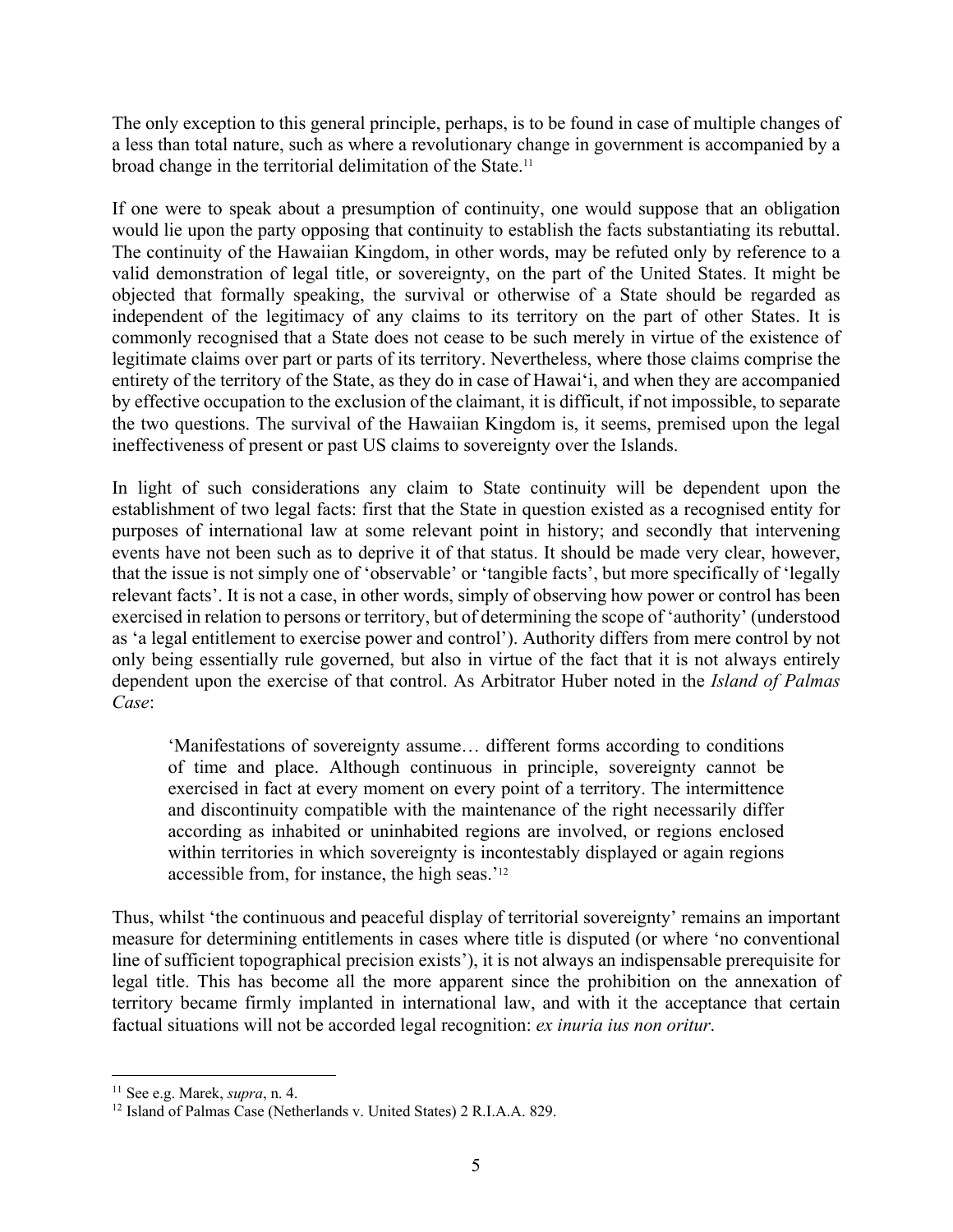#### **The Status of the Hawaiian Kingdom as a Subject of International Law**

Whilst the Montevideo criteria<sup>13</sup> (or versions of) are now regarded as the definitive determinants of statehood, the criteria governing the 'creation' of states in international law in the 19th Century were somewhat less clear.<sup>14</sup> The rise of positivism and its rejection of the natural law leanings of early commentators (such as Grotius and Pufendorf) led many to posit international law less in terms of a 'universal' law of nations and more in terms of an international public law of European (and North American) States.15 According to this view, international law was gradually extended to other portions of the globe primarily in virtue of imperialist ambition and colonial practice much of the remainder was regarded as simply beyond the purview of international law and frequently as a result of the application of a highly suspect 'standard of civilisation'. It was not the case, therefore, that all territories governed in a stable and effective manner would necessarily be regarded as subjects of international law and much would apparently depend upon the formal act of recognition, which signaled their 'admittance into the family of nations'.16 Thus, on the one hand commentators frequently provided impressively detailed 'definitions' of the State. Phillimore, for example, noted that 'for all purposes of international law, a state… may be defined to be a people permanently occupying a fixed territory (*certam sedem*), bound together by common laws, habits and customs into one body politic, exercising, through the medium of an organized government, independent sovereignty and control over all persons and things within its boundaries, capable of making war and peace, and of entering into all international relations with the other communities of the globe'.17 These definitions, however, were not always intended to be prescriptive. Hall maintained, for example, that whilst States were subjected to international law 'from the moment… at which they acquire the marks of a state'18 he later added the qualification that States 'outside European civilisation… must formally enter into the circle of law-governed countries'.19 In such circumstances recognition was apparently critical. Given the trend to which this gave rise, Oppenheim was later to conclude in 1905, that 'a State is and becomes an international person through recognition only and exclusively'.20

Whatever the general position, there is little doubt that the Hawaiian Kingdom fulfilled all requisite criteria. The Kingdom was established as an identifiable, and independent, political community at some point in the early 19th Century (the precise date at which this occurred is perhaps of little importance). During the next half- Century it was formally recognised by a number of Western

<sup>&</sup>lt;sup>13</sup> Montevideo Convention on the Rights and Duties of States, Dec.  $26<sup>th</sup>$  1933, article 1: 'The State as a person of international law should possess the following qualifications: (a) a permanent population; (b) a defined territory; (c) government; and (d) capacity to enter into relations with other States.'

 $14$  Doctrine towards the end of the  $19<sup>th</sup>$  Century began to articulate those criteria. Rivier, for example, described the 'essential elements of the state' as being evidenced by 'an independent community, organised in a permanent manner on a certain territory' (Rivier, *supra*, n. 7). Hall similarly speaks about the 'marks of an independent State are, that the community constituting it is permanently established for a political end, that it possesses a defined territory, and that it is independent of external control.' *Supra*, n. 8, p. 18.

<sup>&</sup>lt;sup>15</sup> See e.g., Lawrence T., Principles of International Law (4<sup>th</sup> ed. 1913) p. 83; Pradier-Fodéré, *supra*, n. 6.

<sup>&</sup>lt;sup>16</sup> Hall comments, for example, that 'although the right to be treated as a state is independent of recognition, recognition is the necessary evidence that the right has been acquired. Hall, *supra,* n. 8, p. 87.

<sup>17</sup> Phillimore, *supra,* n. 4, I, p. 81.

<sup>18</sup> Hall, *supra*, n. 8, p. 21.

<sup>19</sup> *Ibid*, pp. 43-44.

<sup>&</sup>lt;sup>20</sup> International Law: A Treatise  $(1905)$  I, p. 109.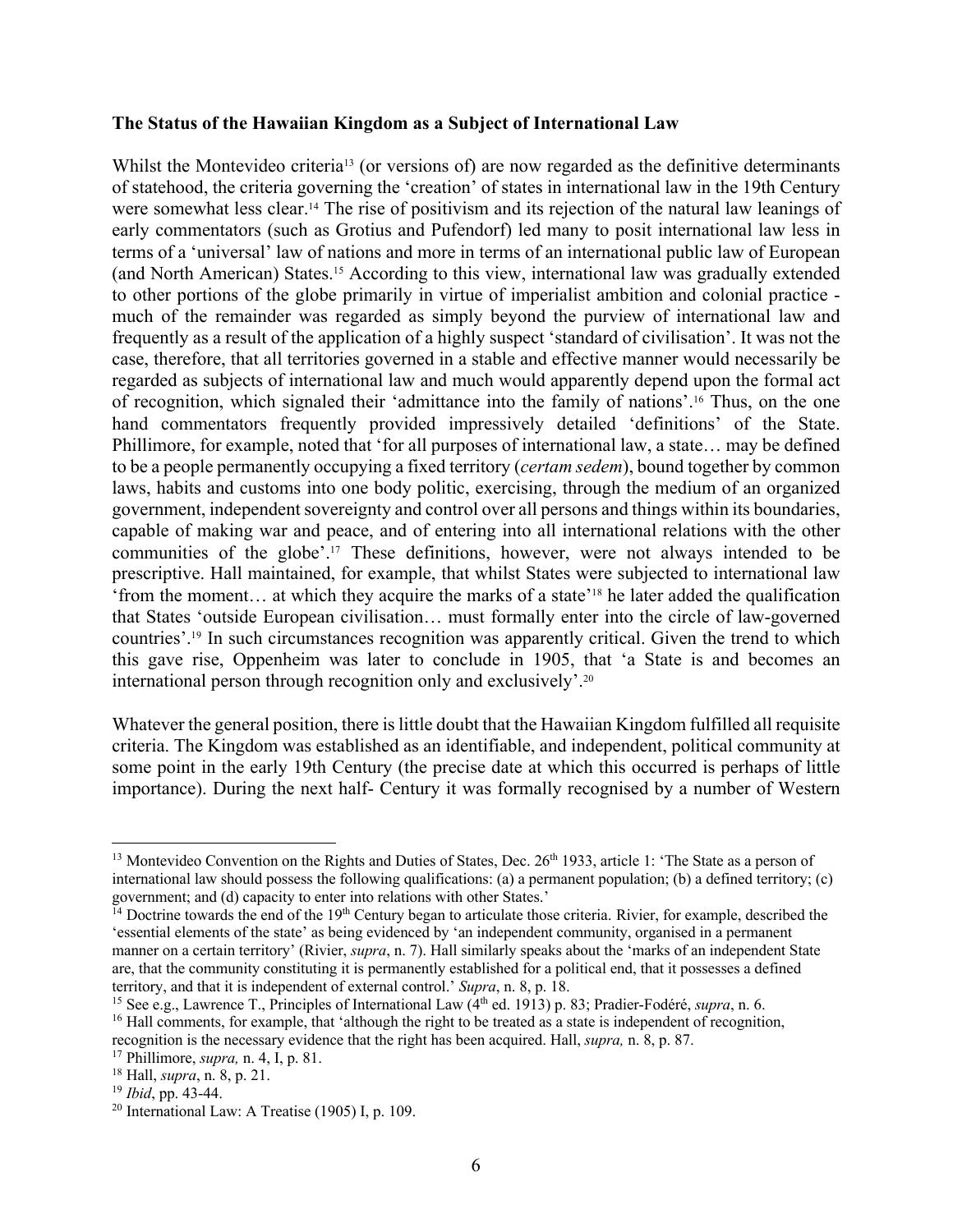powers including Belgium, Great Britain,<sup>21</sup> France,<sup>22</sup> and the United States,<sup>23</sup> and received and dispatched diplomatic agents to more than 15 States (including Austria, Belgium, Denmark, France, Germany, Great Britain, Italy, Japan, Mexico, the Netherlands, Portugal, Spain, Sweden and Norway and the United States). Secretary of State Webster declared, for example, in a letter to Hawaiian agents in 1842 that:

'the government of the Sandwich Islands ought to be respected; that no power ought either to take possession of the Islands as a conquest or for purpose of colonization, and that no power ought to seek for any undue control over the existing Government, or any exclusive privileges or preferences with it in matters of commerce.'24

This point was reiterated subsequently by President Tyler in a message to Congress.<sup>25</sup> In similar vein, Britain and France declared in a joint declaration in 1843 that they considered 'the Sandwich Islands as an independent State' and vowed 'never to take possession, either directly or under the title of protectorate, or under any other form, of any part of the territory of which they are composed'.26 When later in 1849, French forces took possession of government property in Honolulu, Secretary of State Webster sent a sharp missive to his French counterpart declaring the actions 'incompatible with any just regard for the Hawaiian Government as an independent State' and calling upon France to 'desist from measures incompatible with the sovereignty and independence of the Hawaiian Islands'.27

In addition to establishing formal diplomatic relations with other States, the Hawaiian Kingdom entered into an extensive range of treaty relations with those States. Treaties were concluded with the United States (Dec. 23rd 1826, Dec. 20th 1849, May 4th 1870, Jan. 30th 1875, Sept. 11th 1883, and Dec. 6th 1884), Britain (Nov. 16th 1836 and July 10th 1851), the Free Cities of Bremen (Aug. 7th 1851) and Hamburg (Jan. 8th 1848), France (July 17th 1839), Austria-Hungary (June 18th 1875), Belgium (Oct. 4th 1862), Denmark (Oct. 19th 1846), Germany (March 25th 1879), France (Oct. 29th 1857), Japan (Aug. 19th 1871), Portugal (May 5th 1882), Italy (July 22nd 1863), the Netherlands (Oct. 16th 1862), Russia (June 19th 1869), Samoa (March 20th 1887), Switzerland (July 20th 1864), Spain (Oct. 29th 1863), and Sweden and Norway (July 1st 1852). The Hawaiian Kingdom, furthermore, became a full member of the Universal Postal Union on January 1st 1882.

There is no doubt that, according to any relevant criteria (whether current or historical), the Hawaiian Kingdom was regarded as an independent State under the terms of international law for some significant period of time prior to 1893, the moment of the first occupation of the Island(s)

<sup>&</sup>lt;sup>21</sup> Declaration of Great Britain and France relative to the Independence of the Sandwich Islands, London, Nov. 28<sup>th</sup>, 1843.

<sup>22</sup> *Ibid*.

<sup>&</sup>lt;sup>23</sup> Message from the President of the United States respecting the trade and commerce of the United States with the Sandwich Islands and with diplomatic intercourse with their Government, Dec. 19th 1842. The Apology Resolution of 1993, however, maintains that the US 'recognised the independence of the Hawaiian Kingdom, extended full and complete diplomatic recognition to the Hawaiian Government 'from 1826 until 1893'.

<sup>&</sup>lt;sup>24</sup> Letter of Dec. 19<sup>th</sup> 1842, Moore's Digest, *supra*, n. 8, I, p. 476.

<sup>&</sup>lt;sup>25</sup> Message of President Tyler, Dec.  $30<sup>th</sup> 1842$ , Moore's Digest, *supra*, n. 8, I, pp. 476-7.

<sup>26</sup> For. Rel. 1894, App. II, p. 64.

<sup>&</sup>lt;sup>27</sup> Letter of June  $19^{th}$  1851, For. Rel. 1894, App. II, p. 97.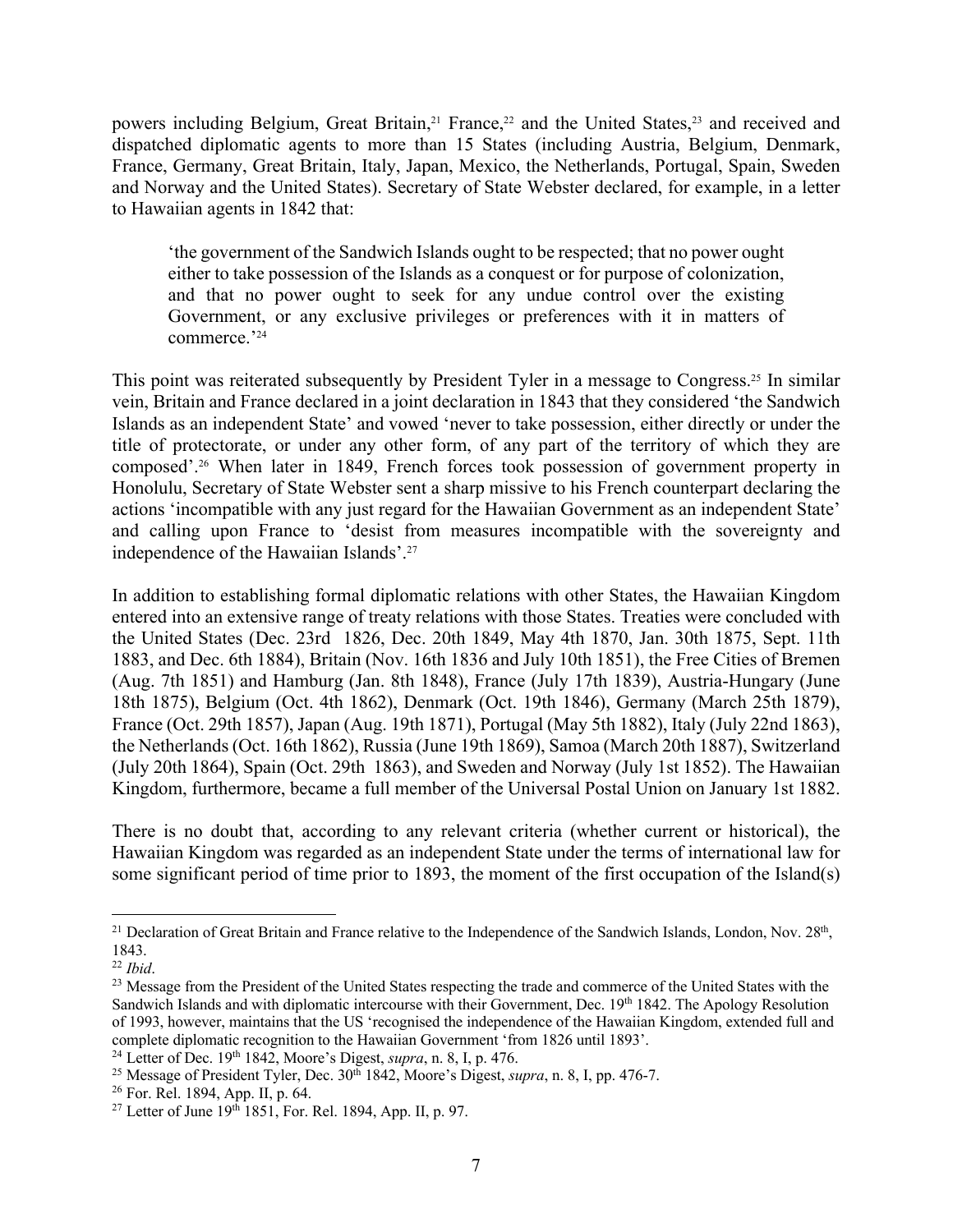by American troops.28 Indeed, this point was explicitly accepted in the *Larsen v. Hawaiian Kingdom* Arbitral Award.29

The consequences of Statehood at that time were several. States were deemed to be sovereign not only in a descriptive sense, but were also regarded as being 'entitled' to sovereignty. This entailed, amongst other things, the rights to free choice of government, territorial inviolability, selfpreservation, free development of natural resources, of acquisition and of absolute jurisdiction over all persons and things within the territory of the State.<sup>30</sup> It was, however, admitted that intervention by another state was permissible in certain prescribed circumstances such as for purposes of selfpreservation, for purposes of fulfilling legal engagements or of opposing wrong-doing. Although intervention was not absolutely prohibited in this regard, it was generally confined as regards the specified justifications. As Hall remarked,

'The legality of an intervention must depend on the power of the intervening state to show that its action is sanctioned by some principle which can, and in the particular case does, take precedence of it.'31

A desire for simple aggrandisement of territory did not fall within these terms, and intervention for purposes of supporting one party in a civil war was often regarded as unlawful.<sup>32</sup> In any case, the right of independence was regarded as so fundamental that any action against it 'must be looked upon with disfavour'.33

# **Recognized Modes of Extinction**

In light of the evident existence of Hawai'i as a sovereign State for some period of time prior to 1898, it would seem that the issue of continuity turns upon the question whether Hawai'i can be said to have subsequently ceased to exist according to the terms of international law. Current international law recognises that a state may cease to exist in one of two scenarios: by means of that State's integration with another in some form of union (such as the GDR's accession to the FRG), or by its dismemberment (such as in case of the Socialist Federal Republic of Yugoslavia or Czechoslovakia).34 As will be seen, events in Hawai'i in 1898 are capable of being construed in several ways, but it is evident that the most obvious characterisation was one of annexation (whether by cession or conquest).

The general view today is that, whilst annexation was historically a permissible mode of acquiring title to territory (as was 'discovery'), it is now regarded as illegitimate and primarily as a consequence of the general prohibition on the use of force as expressed in article 2(4) of the UN Charter. This point has since been underscored in various forms since 1945. General Assembly Resolution 2625 on Friendly Relations, for example, provides that:

<sup>28</sup> For confirmation of this fact see e.g. Rivier, *supra,* n. 7, I, p. 54.

<sup>29</sup> *Larsen v. Hawaiian Kingdom*, 119 International Law Reports (2001) 566, at para. 7.4.

 $30$  Phillimore, supra, n. 4, I, p. 216.

<sup>31</sup> Hall, *supra*, n. 8, p. 298.

<sup>32</sup> See e.g. Lawrence, *supra,* n. 15, p. 134.

<sup>33</sup> Hall, *supra*, n. 8, p. 298.

<sup>&</sup>lt;sup>34</sup> Jennings and Watts add one further category: when a State breaks up into parts all of which become part of other states (such as Poland in 1795), *supra*, n. 8, p. 204.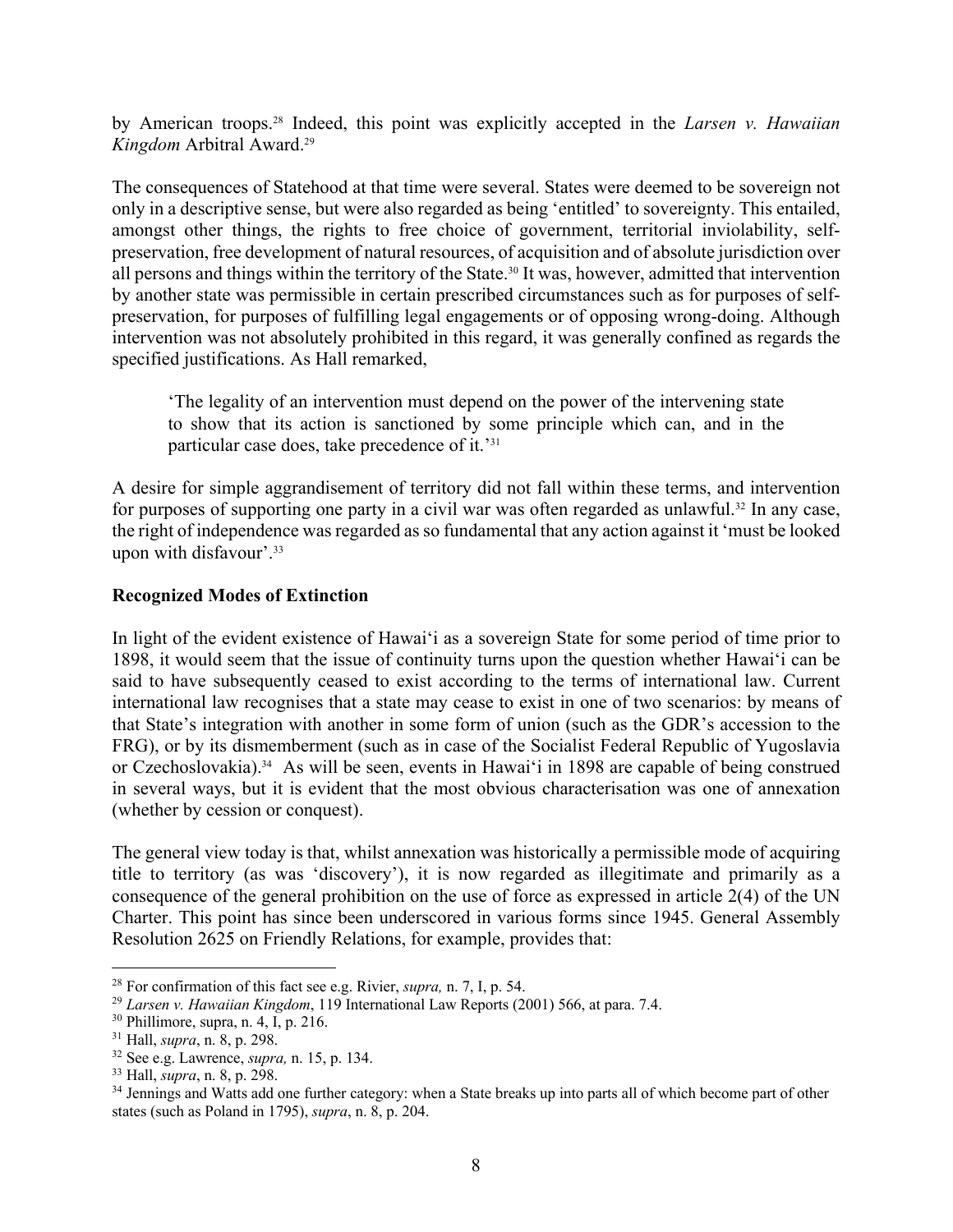'The territory of a State shall not be the object of acquisition by another State resulting from the threat of use of force. No territorial acquisition resulting from the threat or use of force shall be recognised as legal.'35

Practice also suggests that the creation of new States in violation of the principle is illegitimate (illustrated by the general refusal to recognise the Turkish Republic of Northern Cyprus), and that the legal personality of the State subjected to illegal invasion and annexation continues despite an overriding lack of effectiveness<sup>36</sup> (confirmed in case of the Iraqi invasion of Kuwait). Such a view is considered to flow not only from the fact of illegality, and from the peremptory nature of the prohibition on the use of force, but is also expressive of the more general principle *ex iniuria ius non oritur*. <sup>37</sup> It is also clear that where annexation takes the form of a treaty of cession, that treaty would be regarded as void if procured by the threat or use of force in violation of the UN Charter.<sup>38</sup>

Even if the annexation of the Hawaiian Islands would be regarded as unlawful according to accepted standards today, it does not necessarily follow that US claims to sovereignty are unfounded. It is generally maintained that the legality of any act should be determined in accordance with the law of the time when it was done, and not by reference to law as it might have become at a later date. This principle finds its expression in case of territorial title, as Arbitrator Huber pointed out in the *Island of Palmas* case,<sup>39</sup> in the doctrine of inter-temporal law. As far as Huber was concerned, there were two elements to this doctrine – the first of which is relatively uncontroversial, the second of which has attracted a certain amount of criticism. The first, uncontroversial, element is simply that 'a juridical fact must be appreciated in light of the law contemporary with it, and not the law in force at the time when a dispute in regard to it arises or falls to be settled'.40 In the present context, therefore, the extension of US sovereignty over Hawai'i should be analysed in terms of the terms of international law, as they existed at the relevant point(s) in time. This much cannot be disputed. The second element outlined by Huber, however, is that, notwithstanding the legitimate origins of an act creating title, the continued existence of that title – its continued manifestation – 'shall follow the conditions required by the evolution of law'. The issue in consideration, here, is whether title based upon historical discovery, or conquest, could itself survive irrespective of the fact that neither is regarded as a legitimate mode of acquisition today. Whilst some have regarded this element as a dangerous extension of the basic principle,<sup>41</sup> its practical effects are likely to be limited to those cases in which the State originally claiming sovereignty has failed to reinforce that title by means of effective occupation (acquisitive prescription). This was evident in case of the Island of Palmas, but is unlikely to be so in other cases – particularly in light of Huber's comment that sovereignty will inevitably have its discontinuities. In any case, it is apparent that, as Huber stressed, any defect in original title is

<sup>35</sup> Declaration of Principles of International Law, GA Resn. 2625. See Whiteman, *Digest of International Law*  (1965), V, pp. 874-965.

<sup>36</sup> See, Crawford, *supra*, n. 2, p. 418.

<sup>&</sup>lt;sup>37</sup> Such a principle has been recognised in e.g., *Free Zones of Upper Savoy and the District of Gex* (2<sup>nd</sup> Phase), 1930, PCIJ, Series A, No. 24; *South-Eastern Territory of Greenland*, 1932, PCIJ, Series A/B, No. 48, p. 285; *Jurisdiction of the Courts of Danzig*, 1933, PCIJ, Series B, No. 15, p. 26; *Legal Status of Eastern Greenland*, 1933, PCIJ, Series A/B, No. 53, pp. 75, 95.

<sup>38</sup> Article 52 Vienna Convention on the Law of Treaties 1969.

<sup>39</sup> *Island of Palmas, supra*, n. 12, p. 829.

<sup>40</sup> *Ibid*.

<sup>41</sup> Jessup, 22 A.J.I.L. (1928) 735.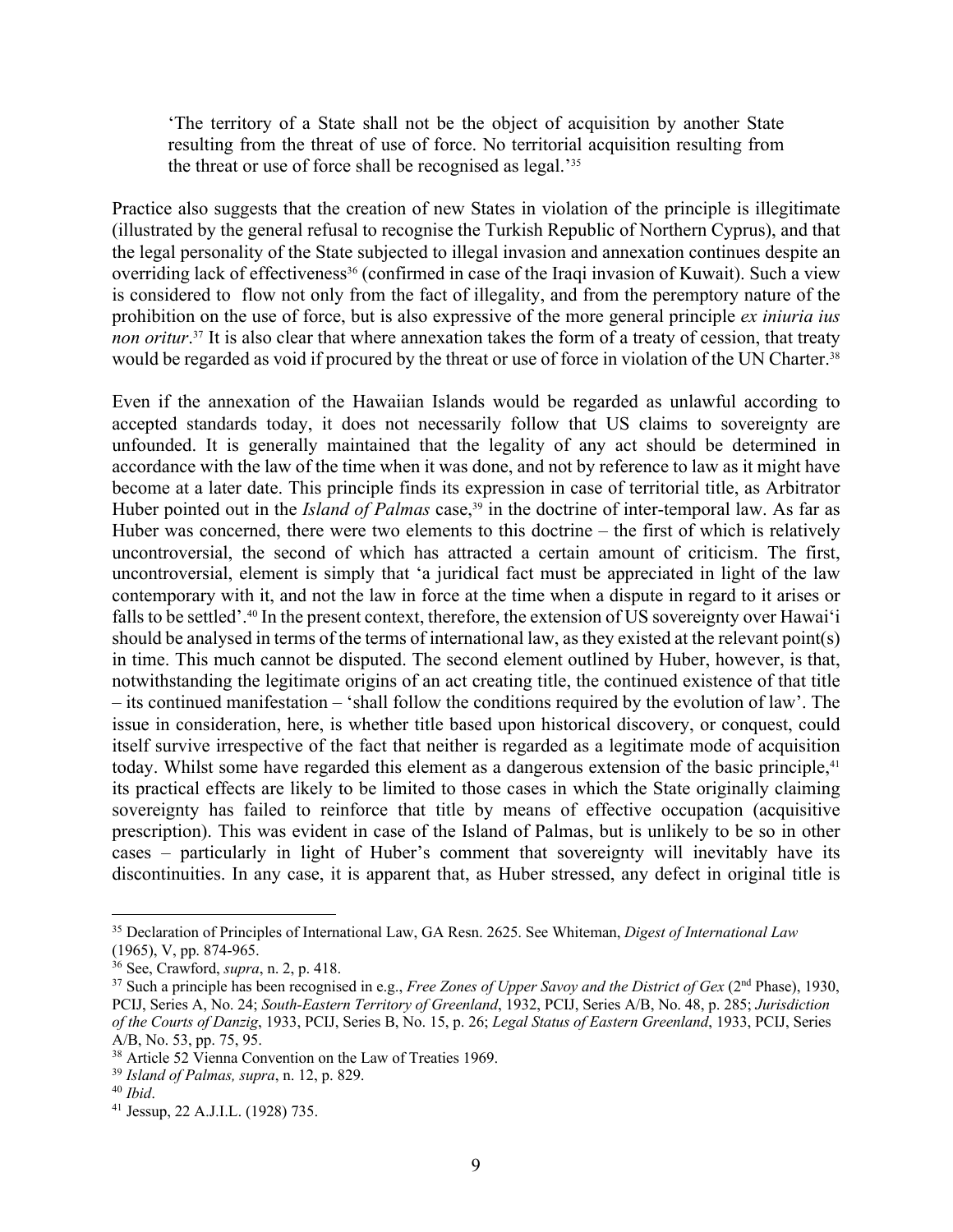capable of being remedied by means of a continuous and peaceful exercise of territorial sovereignty and that original title, whether defective or perfect, does not itself provide a definitive conclusion to the question.

Turning then to the law as it existed at the critical date of 1898, it was generally held that a State might cease to exist in one of three scenarios:

- a) By the destruction of its territory or by the extinction, dispersal or emigration of its population (a theoretical disposition).
- b) By the dissolution of the corpus of the State (cases include the dissolution of the German Empire in 1805-6; the partition of the Pays-Bas in 1831 or of the Canton of Bale in 1833).
- c) By the State's incorporation, union, or submission to another (cases include the incorporation of Cracow into Austria in 1846; the annexation of Nice and Savoy by France in 1860; the annexation of Hannover, Hesse, Nassau and Schleswig-Holstein and Frankfurt into Prussia in 1886).<sup>42</sup>

Neither a) nor b) is applicable in the current scenario. In case of c) commentators not infrequently distinguished between two processes – one of which involved a voluntary act (i.e. union or incorporation), the other of which came about by non- consensual means (i.e. conquest and submission followed by annexation).<sup>43</sup> It is evident that, as suggested above, annexation (or 'conquest') was regarded as a legitimate mode of acquiring title to territory<sup>44</sup> and it would seem to follow that in case of total annexation (i.e. annexation of the entirety of the territory of a State) the defeated State would cease to exist.

Although annexation was regarded as a legitimate means of acquiring territory, it was recognised as taking a variety of forms.<sup>45</sup> It was apparent, to begin with, that a distinction was typically drawn between those cases in which the annexation was implemented by Treaty of Peace, and those which resulted from an essentially unilateral public declaration on the part of the annexing power. The former would be governed by the particular terms of the treaty in question, and gave rise to a distinct type of title.<sup>46</sup> Since treaties were regarded as binding irrespective of the circumstances surrounding their conclusion and irrespective of the presence or absence of coercion, $47$  title acquired in virtue of a peace treaty was considered to be essentially derivative (i.e. being transferred from one state to another).<sup>48</sup> There was little, in other words, to distinguish title acquired by means of a treaty of peace backed by force, and a voluntary purchase of territory: in each case

<sup>42</sup> See e.g. Pradier-Fodéré, *supra*, n. 6, I, p. 251; Phillimore, *supra*, n. 4, I, p. 201; de Martens *Traite de Droit International* (1883) I, pp. 367-370.

<sup>43</sup> See e.g., Westlake J., 'The Nature and Extent of the Title by Conquest', 17 L.Q.R. (1901) 392.

<sup>44</sup> Oppenheim (*supra*, n. 31, I, p. 288) remarks that '[a]s long as a Law of Nations has been in existence, the states as well as the vast majority of writers have recognized subjugation as a mode of acquiring territory'.

<sup>45</sup> Halleck H., *International Law* (1861) p. 811; Wheaton H., *Elements of International Law* (1866, 8th ed.) II, c. iv, s. 165.

<sup>46</sup> See e.g. Lawrence, *supra*, n. 15, p. 165-6 ('Title by conquest arises only when no formal international document transfers the territory to its new possessor'.)

<sup>&</sup>lt;sup>47</sup> Cf. now article 52 Vienna Convention on the Law of Treaties 1969.

<sup>48</sup> See e.g. Rivier, *supra,* n. 7, p. 176.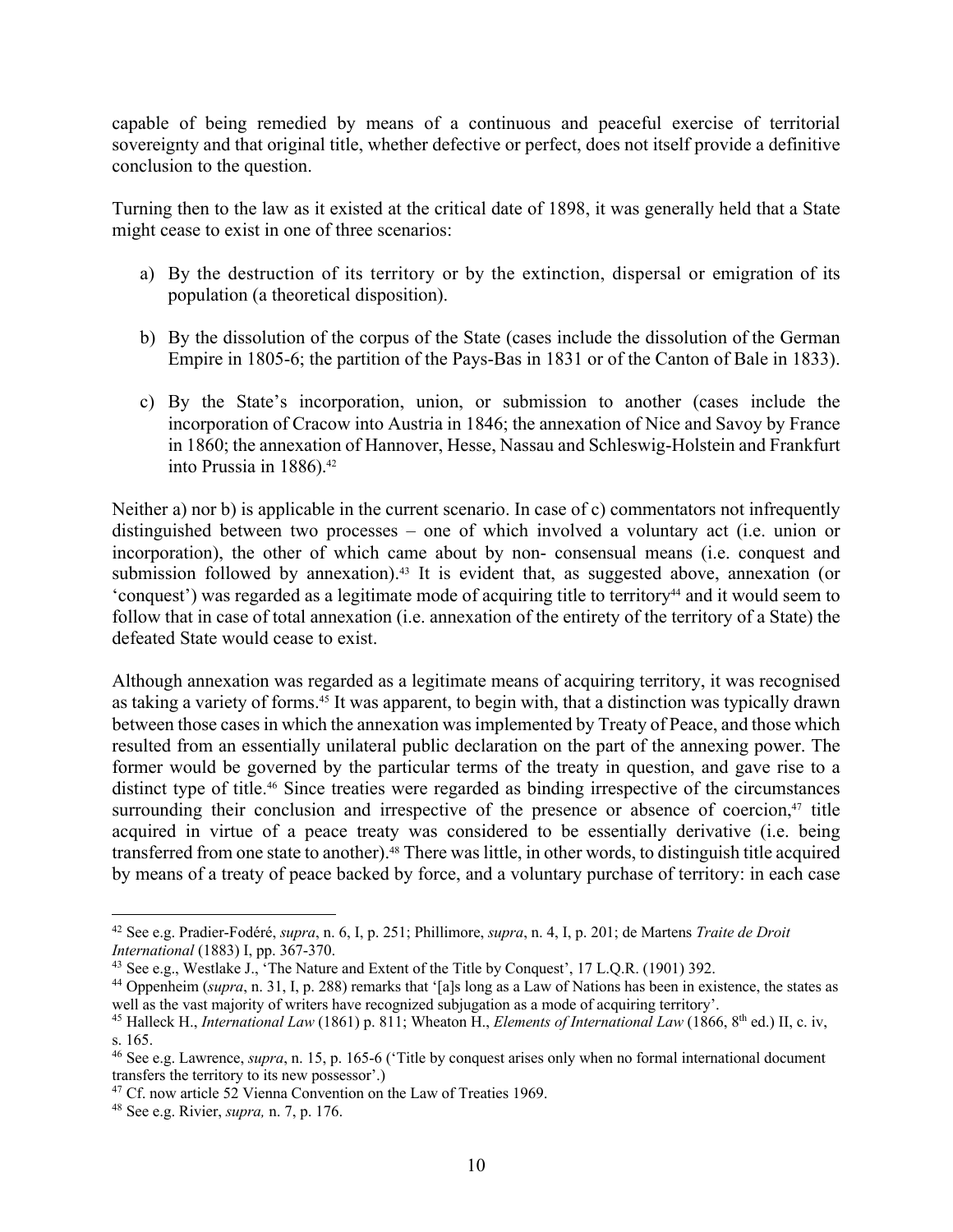the extent of rights enjoyed by the successor were determined by the agreement itself. In case of conquest absent an agreed settlement, by contrast, title was thought to derive simply from the fact of military subjugation and was complete 'from the time [the conqueror] proves his ability to maintain his sovereignty over his conquest, and manifests, by some authoritative act… his intention to retain it as part of his own territory'.<sup>49</sup> What was required, in other words, was that the conflict be complete (acquisition of sovereignty *durante bello* being clearly excluded) and that the conqueror declare an intention to annex.50

What remained a matter of some dispute, however, was whether annexation by way of subjugation should be regarded as an original or derivative title to territory and, as such, whether it gave rise to rights in virtue of mere occupation, or rather more extensive rights in virtue of succession (a point of particular importance for possessions held in foreign territory).<sup>51</sup> Rivier, for example, took the view that conquest involved a three stage process: a) the extinction of the state in virtue of *debellatio* which b) rendered the territory *terra nullius* leading to c) the acquisition of title by means of occupation.52 Title, in other words, was original, and rights of the occupants were limited to those which they possessed (perhaps under the doctrine *uti possidetis de facto*). Others, by contrast, seemed to assume some form of 'transfer of title' as taking place (i.e. that conquest gave rise to a derivative title<sup>53</sup>), and concluded in consequence that the conqueror 'becomes, as it were, the heir or universal successor of the defunct or extinguished State'.<sup>54</sup> Much depended, in such circumstances, as to how the successor came to acquire title.

It should be pointed out, however, that even if annexation/ conquest was generally regarded as a mode of acquiring territory, US policy during this period was far more sceptical of such practice. As early as 1823 the US had explicitly opposed, in the form of the Monroe Doctrine, the practice of European colonization<sup>55</sup> and in the First Pan-American Conference of 1889 and 1890 it had proposed a resolution to the effect that 'the principle of conquest shall not… be recognised as admissible under American public law'. It had, furthermore, later taken the lead in adopting a policy of non-recognition of 'any situation, treaty, or agreement which may be brought about by means contrary to the covenants and obligations of the Pact of Paris of August 27, 1928' (the 'Stimpson Doctrine') which was confirmed as a legal obligation in a resolution of the Assembly of the League of Nations in 1932. Even if such a policy was not to amount to a legally binding commitment on the part of the US not to acquire territory by use or threat of force during the latter stages of the 19<sup>th</sup> Century, there is room to argue that the doctrine of estoppel might operate to prevent the US subsequently relying upon forcible annexation as a basis for claiming title to the Hawaiian Islands.

<sup>49</sup> Baker S., *Halleck's International Law* (3rd ed. 1893) p. 468.

<sup>&</sup>lt;sup>50</sup> This point was of considerable importance following the Allied occupation of Germany in 1945.

<sup>51</sup> For an early version of this idea see de Vattel E., *supra,* n. 6, bk III, ss. 193-201; Bynkershoek C., *Quaestionum Juris Publici Libri Duo* (1737, trans Frank T., 1930) Bk. I, pp. 32-46.

<sup>52</sup> Rivier, *supra,* n. 7, p. 182.

<sup>53</sup> Phillimore, *supra,* n. 4, I, p. 328.

<sup>54</sup> Baker, *supra,* n. 49, p. 495.

<sup>&</sup>lt;sup>55</sup> 'The American continents, by the free and independent conditions which they have assumed and maintained, are henceforth not to be considered as subjects for future colonization by any European Powers.'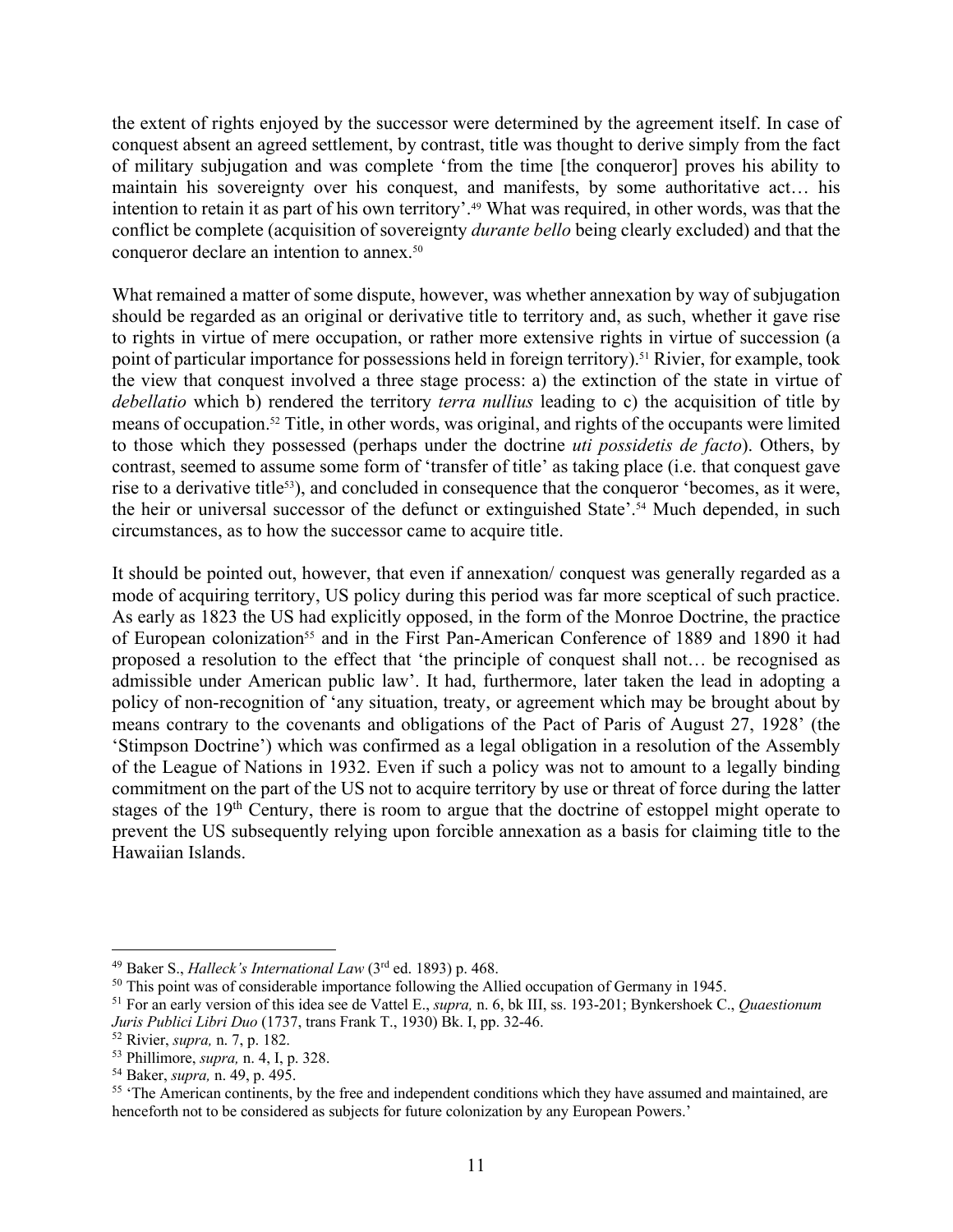#### **US Acquisition of the Islands**

As pointed out above, the continuity of the Kingdom of Hawai'i as an independent state for purposes of international law is theoretically independent of the legitimacy of claims to sovereignty over its territory on the part of other states. By the same token, the fact that the entirety of the Hawaiian Islands have been occupied, administered, and claimed as US territory for a considerable period of time, means that attention must be given to the legitimacy of the US claims as part of the process of determining Hawaiian continuity. US claims to sovereignty over the Islands would appear to be premised upon one of three grounds: a) by the original acquisition of the Islands in 1898 (by means of 'annexation' or perhaps 'cession'); b) by the confirmation of the exercise of that sovereignty by plebiscite in 1959; and c) by the continuous and effective display of sovereignty since 1898 to the present day (acquisitive prescription in the form of adverse possession). Each of these claims will be considered in turn.

## *Acquisition of the Islands in 1898*

The facts giving rise to the subsequent occupation and control of the Hawaiian Kingdom by the US government are, no doubt, susceptible to various interpretations. It is relatively clear, however, that US intervention in the Islands first took place in 1893 under the guise of the protection of the US legation and consulate and 'to secure the safety of American life and property'.<sup>56</sup> US troops landed on the Island of O'ahu on 16th January and a Provisional Government was established by a group of insurgents under their protection. On the following day, and once Queen Lili'uokalani had abdicated her authority in favour of the United States, US minister Stevens formally recognised *de facto* the Provisional Government of Hawai'i. The Provisional Government then proceeded to draft and sign a 'treaty of annexation' on February 14th 1893 and dispatch it to Washington D.C. for ratification by the US Senate.

According to the first version of events as explained by President Harrison when submitting the draft treaty to the Senate, the overthrow of the Monarchy 'was not in any way prompted by the United States, but had its origin in what seemed to be a reactionary and revolutionary policy on the part of Queen Lili'uokalani which put in serious peril not only the large and preponderating interests of the United States in the Islands, but all foreign interests'.57 It was further emphasised in a report of Mr Foster to the President that the US marines had taken 'no part whatever toward influencing the course of events'58 and that recognition of the Provisional Government had only taken place once the Queen had abdicated, and once it was in effective possession of the government buildings, the archives, the treasury, the barracks, the police station, and all potential machinery of government. This version of events was to be contradicted in several important respects shortly after.

Following receipt of a letter of protest sent by Queen Lili'uokalani, newly incumbent President Cleveland withdrew the Treaty of Annexation from the Senate and dispatched US Special Commissioner James Blount to Hawai'i to investigate. The investigations of Mr Blount revealed that the presence of American troops, who had landed without permission of the existing

<sup>&</sup>lt;sup>56</sup> Order of Jan. 16<sup>th</sup> 1893.

<sup>57</sup> For. Rel. 1894, App. II, 198.

<sup>58</sup> Report of Mr. Foster, Sec. of State, For. Rel. 1894, App. II, 198-205.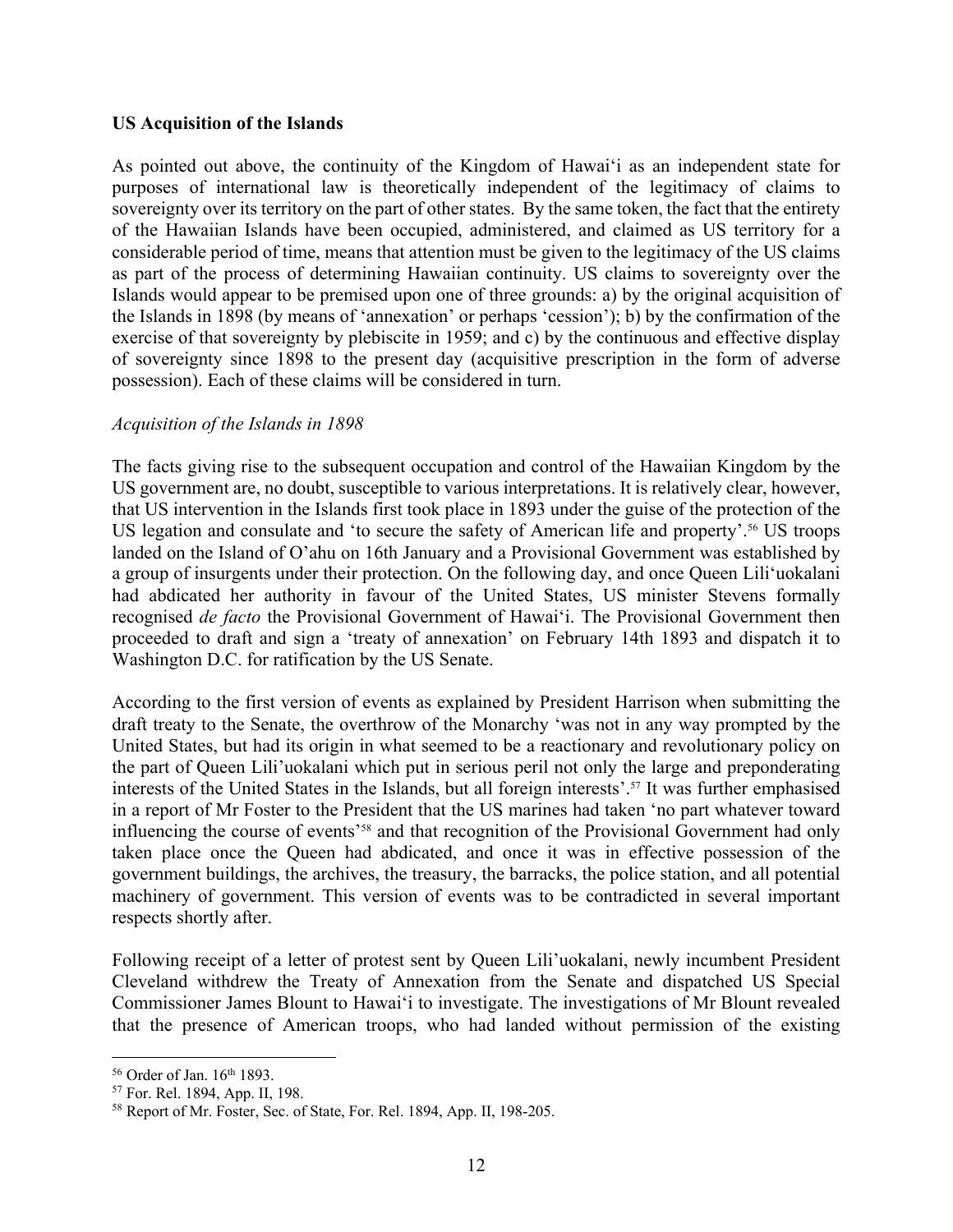government, were 'used for the purpose of inducing the surrender of the Queen, who abdicated under protest [to the United States and not the provisional government] with the understanding that her case would be submitted to the President of the United States.'59 It was apparent, furthermore, that the Provisional Government had been recognised when it had little other than a paper existence, and 'when the legitimate government was in full possession and control of the palace, the barracks, and the police station'.60 On December 18th 1893, President Cleveland addressed Congress on the findings of Commissioner Blount. He emphasised that the Provisional Government did not have 'the sanction of either popular revolution or suffrage' and that it had been recognised by the US minister pursuant to prior agreement at a time when it was 'neither a government de facto nor de jure'.61 He concluded as follows:

'Hawai'i was taken possession of by United States forces without the consent or wish of the Government of the Islands, or of anybody else so far as shown, except the United States Minister. Therefore, the military occupation of Honolulu by the United States… was wholly without justification, either of an occupation by consent or as an occupation necessitated by dangers threatening American life or property'.

Given the 'substantial wrong' that had been committed, he concluded that 'the United States could not, under the circumstances disclosed, annex the islands without justly incurring the imputation of acquiring them by unjustifiable methods'.

It is fairly clear then, that the position of the US government in December 1893 was that its intervention in Hawai'i was an aberration which could not be justified either by reference to US law or international law. Importantly, it was also emphasised that the Provisional Government had no legitimacy for purposes of disposing of the future of the Islands 'as being neither a government *de facto* nor *de iure'*. At this stage there was an implicit acknowledgement of the fact that the US intervention not only conflicted with specific US commitments to the Kingdom (particularly article 1 of the 1849 Hawaiian-American Treaty which provides that '[t]here shall be perpetual peace and amity between the United States and the King of the Hawaiian Islands, his heirs and successors') but also with the terms of general international law which prohibited intervention save for purpose of self-preservation, or in accordance with the doctrine of necessity.62

This latter interpretation of events has since been confirmed by the US government. In its Apology Resolution of 23rd November 1993 the US Congress and Senate admitted that the US Minister (John Stevens) had 'conspired with a small group of non-Hawaiian residents of the Hawaiian Kingdom, including citizens of the United States, to overthrow the indigenous and lawful Government of Hawai'i', and that in pursuance of that conspiracy had 'caused armed naval forces of the United States to invade the sovereign Hawaiian nation on January 16th 1893'. Furthermore, it is admitted that recognition was accorded to the Provisional government without the consent of the Hawaiian people, and 'in violation of treaties between the two nations and of international

<sup>59</sup> Moore's Digest, *supra,* n. 8, I, p. 499.

<sup>60</sup> *Ibid*, pp. 498-99.

<sup>61</sup> Moore's Digest, supra, n. 8, p. 501.

<sup>62</sup> Brownlie, International Law and the Use of Force by States (1963) pp. 46-7.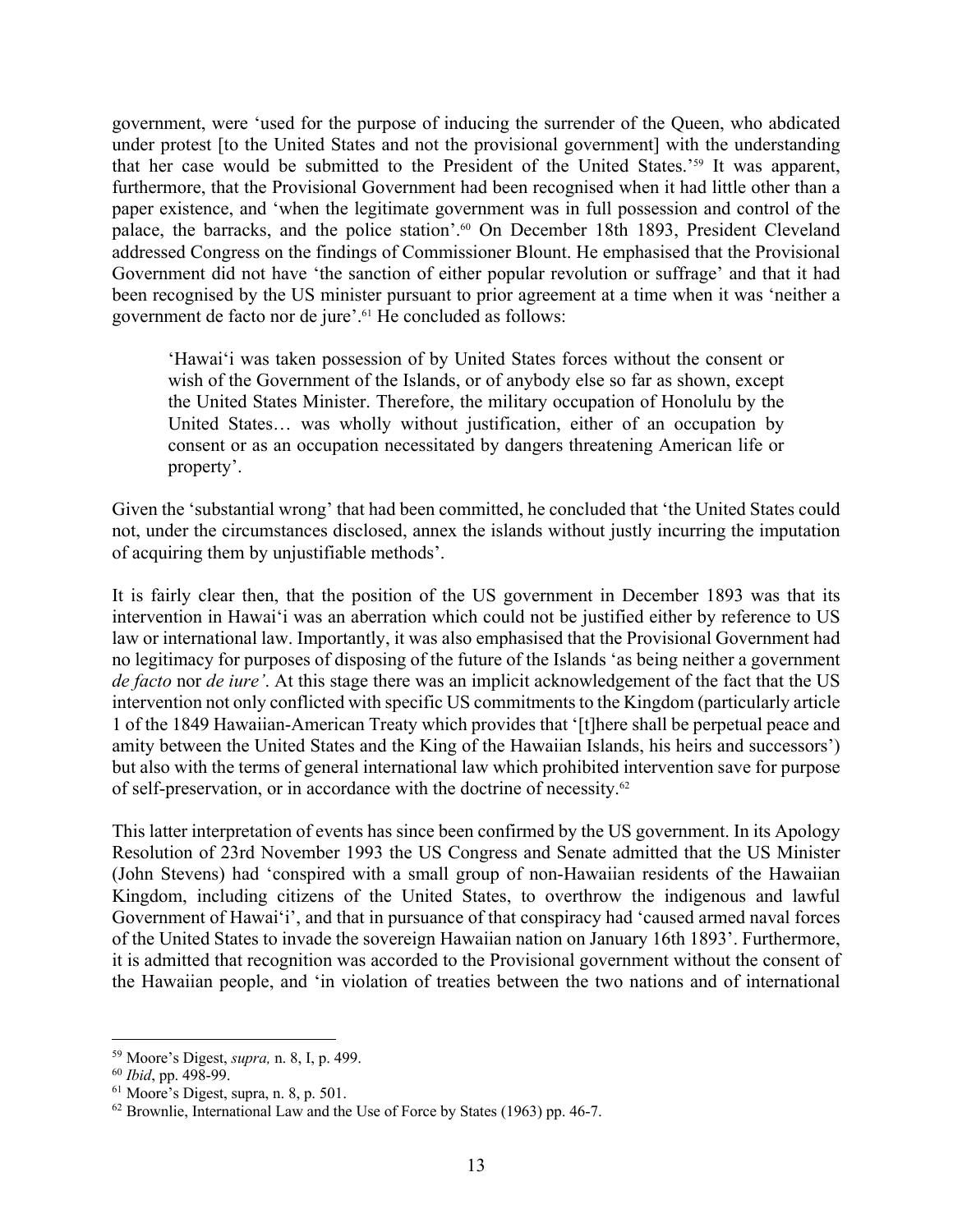law', and that the insurrection would not have succeeded without US diplomatic and military intervention.

Despite admitting the unlawful nature of its original intervention, the US, however, did nothing to remedy its breach of international law and was unwilling to assist in the restoration of Queen Lili'uokalani to the throne even though she had acceded to the US proposals in that regard. Rather it left control of Hawai'i in the hands of the insurgents it had effectively put in place and who clearly did not enjoy the popular support of the Hawaiian people.63 Following a proclamation establishing the Republic of Hawai'i by the insurgents in 1894 – the overt purpose of which was to enter into a Treaty of Political or Commercial Union with the United States<sup>64</sup> - *de facto* recognition of the Republic was affirmed by the US<sup>65</sup> and a second Treaty of Annexation was signed in Washington by the incoming President McKinley. Despite further protest on the part of Queen Lili'uokalani and other Hawaiian organisations, the Treaty was submitted to the US Senate for ratification in 1897. On this occasion, the Senate declined to ratify the treaty. After the breakout of the Spanish-American War in 1898, however, and following advice that occupation of the Islands was of strategic military importance, a Joint Resolution was passed by US Congress purporting to provide for the annexation of Hawai'i. <sup>66</sup> A proposal requiring Hawaiians to approve the annexation was defeated in the US Senate. Following that resolution, Hawai'i was occupied by US troops and subject to direct rule by the US administration under the terms of the Organic Act of 1900. President McKinley later characterised the effect of the Resolution as follows:

'by that resolution the Republic of Hawai'i as an independent nation was extinguished, its separate sovereignty destroyed, and its property and possessions vested in the United States...'.<sup>67</sup>

Although the Japanese minister in Washington had raised certain concerns in 1897 as regards the position of Japanese labourers emigrating to the Islands under the Hawaiian-Japanese Convention of 1888, and had insisted that 'the maintenance of the status quo' was essential to the 'good understanding of the powers having interests in the Pacific', it subsequently withdrew its opposition to annexation subject to assurances as regards the treatment of Japanese subjects.68 No other state objected to the fact of annexation.

It is evident that there is a certain element of confusion as to how the US came to acquire the Islands of Hawai'i during this period of time. Effectively, two forms of justification seem to offer themselves: a) that the Islands were ceded by the legitimate government of Hawai'i to the United States in virtue of the treaty of annexation; or b) that the Islands were forcibly annexed by the United States in absence of agreement.

<sup>63</sup> See, Budnick R., *Stolen Kingdom: An American Conspiracy* (1992).

<sup>64</sup> Article 32 Constitution of the Republic of Hawai'i.

<sup>65</sup> For. Rel. 1894, pp. 358-360.

<sup>66</sup> XC B.F.S.P. 1897-8 (1901) 1248.

<sup>67</sup> President McKinley, Third Annual Message, Dec. 5th 1899, Moore's Digest, *supra,* n. 8, I, p. 511.

<sup>68</sup> See, Moore's Digest, *supra,* n. 8, I, pp. 504-9.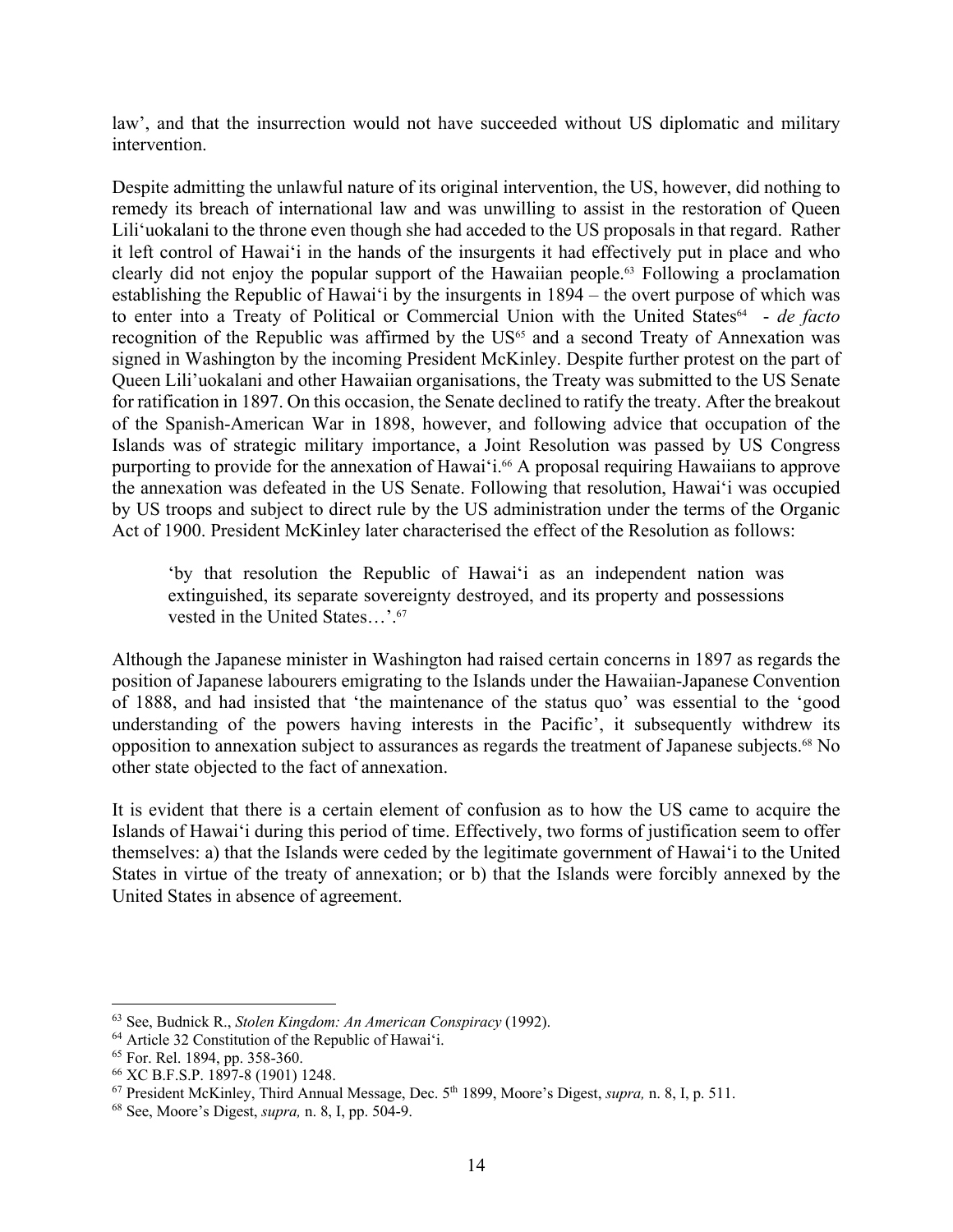#### *The Cession of Hawai'i to the United States*

The joint resolution itself speaks of the government of the Republic of Hawai'i having signified its consent 'to cede absolutely and without reserve to the United States of American all rights of sovereignty of whatsoever kind', suggesting, as some commentators have later accepted, that the process was one of voluntary merger.<sup>69</sup> Hawai'i brought about, according to this thesis, its own demise by means of voluntary submission to the sovereignty of the United States.70 This interpretation was bolstered by the fact that the government of the Republic had exercised *de facto*  control over the Islands since 1893 – as President McKinley was to put it: 'four years having abundantly sufficed to establish the right and the ability of the Republic of Hawai'i to enter, as a sovereign contractant, upon a conventional union with the United States'.71 Furthermore, even if it had not been formally recognised as the *de jure* government of Hawai'i by other nations,<sup>72</sup> it was effectively the only government in place (the government of Queen Lili'uokalani being forced into internal exile).

Such a thesis overlooks two facts. First of all, whilst the Republic of Hawai'i had certainly sponsored the adoption of a treaty of cession, the failure by the US to ratify that instrument meant that no legally binding commitments in that regard were ever created. This is not to say that the US actions in this regard were therefore to be regarded as unlawful for purposes of international law. Even if doubts exist as to the constitutional competence of US Congress to extend the jurisdiction of the United States in the manner prescribed by the Resolution, $73$  this in itself does not prevent the acts in question from being effective for purposes of international law.<sup>74</sup> Indeed, as suggested above it was widely recognised that, for purposes of international law, annexation need not be accomplished by means of a treaty of peace and could equally take the form of a unilateral declaration of annexation. The significance of the failure to ratify, however, does suggest that the acquisition was achieved, if at all, by unilateral act on the part of the United States rather than being governed by the terms of the bilateral agreement.

Furthermore, and in consequence, US title to the territory would have to be regarded as original rather than derivative. This point is well illustrated by the decision of the Supreme Court of India in the case of *Mastan Sahib v.Chief Commissioner Pondicherry75* in which it was held that Pondicherry was not to be considered as part of India, despite India's administration of the territory, until the 1954 Agreement between France and India had been ratified by France. This was the case even though both parties had signed the agreement. Similarly, albeit in a different context, the Arbitral Tribunal in the *Iloilo Claims Arbitration* took the view that the US did not

 $75$  I.L.R. (1969) 49.

<sup>69</sup> See e.g. Verzijl, *supra,* n. 6.

<sup>70</sup> *Ibid*, I, p. 129.

<sup>&</sup>lt;sup>71</sup> Message of President McKinley to the Senate, June 16<sup>th</sup> 1987, Moore's Digest, *supra*, n. 8, I, p. 503.

<sup>&</sup>lt;sup>72</sup> Some type of recognition was provided by Great Britain in 1894, however.

<sup>73</sup> See, Willoughby W., *The Constitutional Law of the United States* (2nd ed. 1929) I, p. 427.

<sup>&</sup>lt;sup>74</sup> Article 7 of the ILC Articles on State Responsibility (2001) provides, for example, that  $\int$  t] t]he conduct of an organ of a State… shall be considered an act of the State under international law if the organ, person or entity acts in that capacity, even if it exceeds its authority or contravenes instructions.'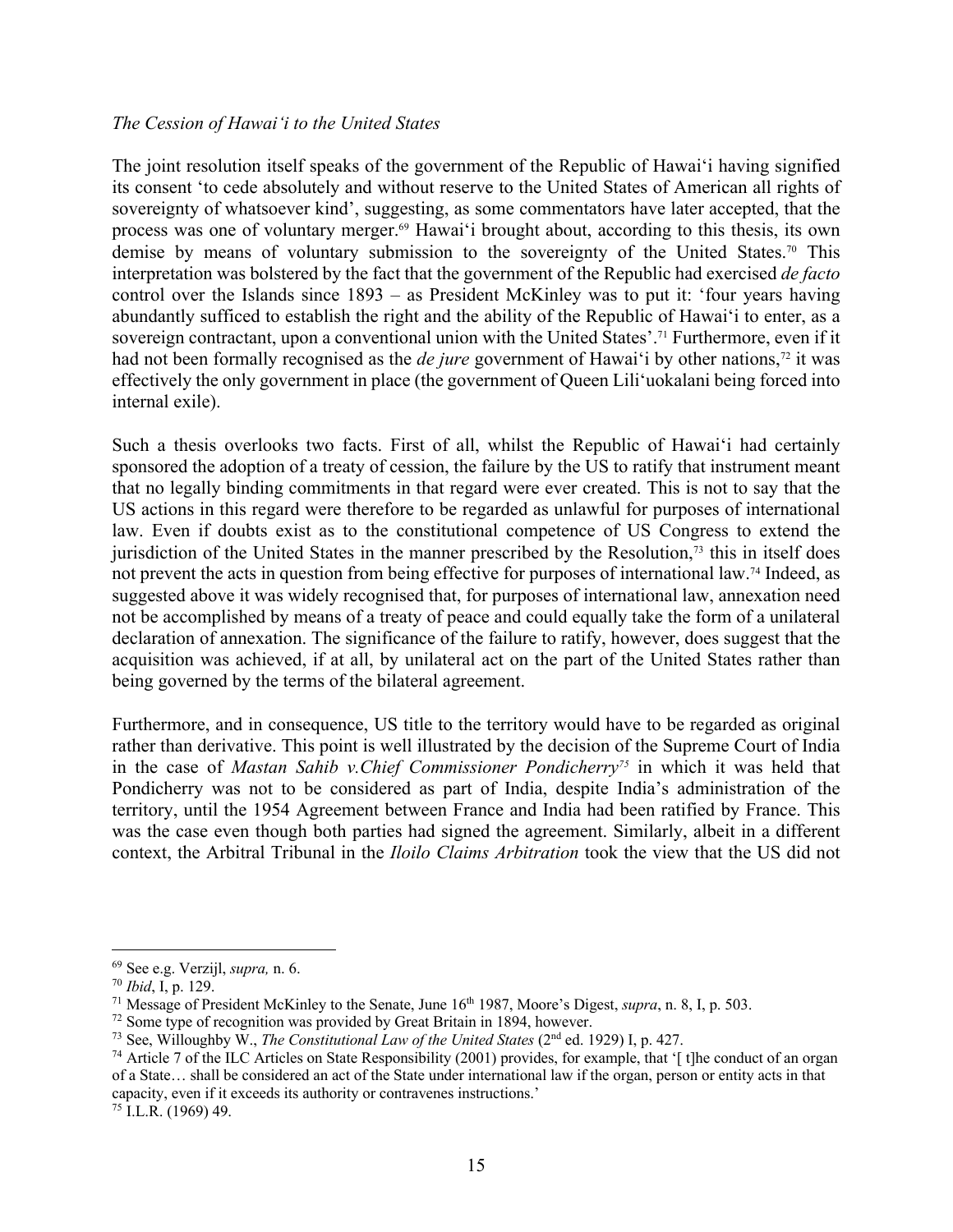fully acquire sovereignty over the Philippines despite its occupation until the date of ratification of the Peace Treaty of Paris of 1898.76

Doubts as to the validity of the voluntary merger/ cession thesis are also evident when consideration is given to the role played by US troops in installing and maintaining in power the Republican government in face of continued opposition on the part of the ousted monarchy. If, as was admitted by the US in 1893, intervention was unjustified and therefore undoubtedly in violation of its international obligations owed in respect of Hawai'i, it seems barely credible to suggest that it should be able to rely upon the result of that intervention (namely the installation of what was to become the Republican government) by way of justifying its claim that annexation was essentially consensual.

Central to the US thesis, in this respect, is the view that the government of the self-proclaimed Republic enjoyed the necessary competence to determine the future of Hawai'i. Notwithstanding the fact that the Republic was itself maintained in power by means of US military presence, and notwithstanding its recognition of the legitimate claims on the part of the Kingdom, the US recognised the former as a *de facto* government with which it could deal. This, despite the fact that US recognition policy during this period was 'based predominantly on the principle of effectiveness evidenced by an adequate expression of popular consent'.<sup>77</sup> As Secretary Seward was to indicate in 1868, revolutions 'ought not to be accepted until the people have adopted them by organic law, with the solemnities which would seem sufficient to guarantee their stability and permanence.'78 The US refusal, therefore, to recognise the Rivas Government in Nicaragua in 1855 on the basis that '[i]t appears to be no more than a violent usurpation of power, brought about by an irregular self-organised military force, as yet unsanctioned by the will or acquiescence of the people',79 stands in marked contrast to its willingness to offer such recognition to the government of the Republic of Hawai'i in remarkably similar circumstances. Given the precipitous recognition of the government of the Republic – itself an act of unlawful intervention - it seems unlikely that the US could legitimately rely upon the fact of its own recognition as a basis for claiming that its acquisition of sovereignty over Hawai'i issued from a valid expression of consent.

# *The Annexation of Hawai'i by the United States*

If there is some doubt as to the validity of the voluntary merger thesis, an alternative interpretation of events might be to suggest that the US came to acquire the Islands by way of what was effectively conquest and subjugation. It could plausibly be maintained that annexation of the Islands came about following the installation of a puppet government intent upon committing the future of the Islands to the US and which was visibly supported by US armed forces. According to this interpretation of events, the initial act of intervention in 1893 would simply be the beginning of an extended process of *de facto* annexation which culminated in the extension of US laws to Hawai'i in 1898. Whether or not the Republican government was the legitimate government of Hawai'i mattered little, and the apparent lack of consent of the former Hawaiian government

<sup>76</sup> *Iloilo Claims Arbitration* (1925) 6 R.I.A.A. 158. To similar effect see *Forest of Central Rhodope Arbitration*  (Merits, 1933) 3 R.I.A.A. 1405; *British Claims in Spanish Morocco* (1924) 2 R.I.A.A. 627.

<sup>77</sup> Lauterpacht, *Recognition in International Law* (1947) p. 124.

<sup>78</sup> US Diplomatic Correspondence, 1866, II, p. 630.

<sup>79</sup> Mr. Buchanan to Mr. Rush. Moore's Digest, *supra*, n. 8, I, p. 124.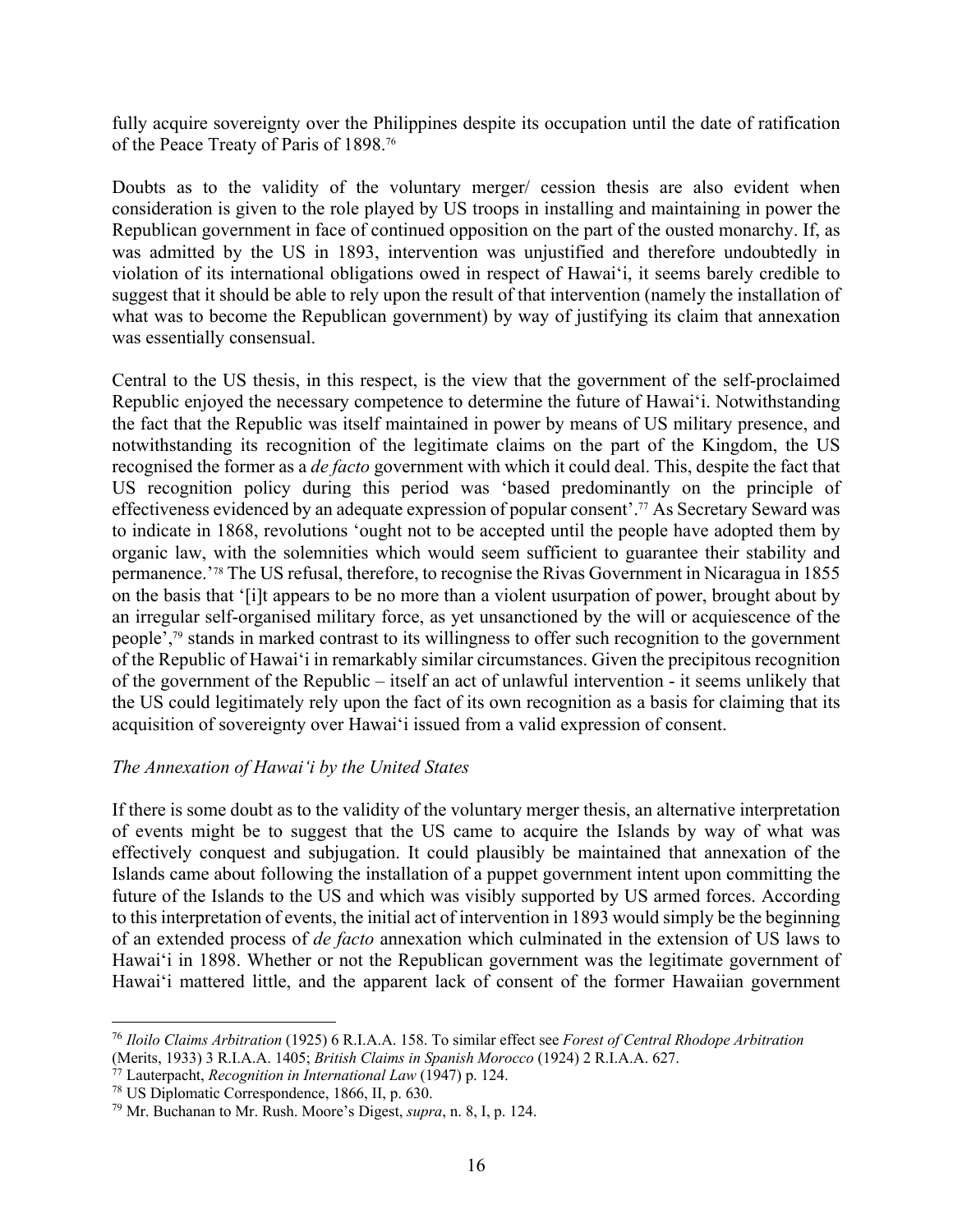largely irrelevant. According to this thesis the unlawful nature of the initial intervention would ultimately be wiped out by the subsequent annexation of the territory and the extinction of the Hawaiian Kingdom as an independent State (just as Britain's precipitous annexation of the Boer Republics in 1901 was subsequently rendered moot by its perfection of title under the Peace Treaty of 1902). Support for this interpretation of events comes from the fact that the Queen initially abdicated in favour of the United States, and not the Provisional Government of 1893 (although she did eventually give an oath of allegiance to the Republic in 1895) and from the persistent presence of US forces which, no doubt, reinforced the authority of the Provisional Government and subsequently the Government of the Republic.

The difficulties with this second approach are twofold. First of all, even if the Government of the Republic had been installed with the support of US troops, it is apparent that it was not subsequently subject to the same level of control as, for example, was exercised in relation to the regime in Manchukuo by Japan in 1931.<sup>80</sup> Thus, for example, the Provisional Government refused President Cleveland's request to restore the monarchy in 1893 on the basis that it would involve an inadmissible interference in the domestic affairs of Hawai'i. <sup>81</sup> It could not easily be construed, in other words, merely as an instrument of US government. Secondly, it is apparent that whilst the threat of force was clearly present, the annexation did not follow from the defeat of the Hawaiian Kingdom on the battlefield, and was not otherwise pursuant to an armed conflict. Most authors at the time were fairly clear that conquest and subjugation were events associated with the pursuit of war and not merely with the threat of violence. Indeed Bindschedler suggests in this regard, and by reference to the purported annexation of Bosnia-Herzegovina by Austria-Hungary in 1908, that:

'unless preceded by war, the unilateral annexation of the territory of another State without contractual consent is illegal. It makes no difference that the territory involved may already be under the firm control of the State declaring the annexation.'82

The reason for this, no doubt, was the tendency to view international law as being comprised of two independent sets of rules applicable respectively in peacetime and in war (a differentiation which is no longer as sharp as it once was). A State of war had several effects at the time including not merely the activation of the laws and customs of war, but also the invalidation or suspension of existing treaty obligations.83 This meant, in particular, that in absence of armed conflict, in other words, the US would be unable to avoid its commitments under the 1849 Treaty with Hawai'i, and would therefore be effectively prohibited from annexing the Islands by unilateral act. This, no doubt, informed President Cleveland's unwillingness to support the treaty of annexation in 1893, and meant that the only legitimate basis for pursuing annexation in the circumstances would have been by treaty of cession.

Ultimately, one might conclude that there are certain doubts, albeit not necessarily overwhelming, as to the legitimacy of the US acquisition of Hawai'i in 1898 under the terms of international law as it existed at that time. It neither possessed the hallmarks of a genuine 'cession' of territory, nor

<sup>80</sup> See, Hackworth G., *Digest of International Law*, (1940) I, pp. 333-338.

<sup>81</sup> Moore's Digest, *supra*, n. 8, I, p. 500.

<sup>82</sup> Bindschedler R., 'Annexation', in *Encyclopedia of Public International Law*, III, 19, p. 20.

<sup>83</sup> Brownlie, *supra*, n. 62, pp. 26-40.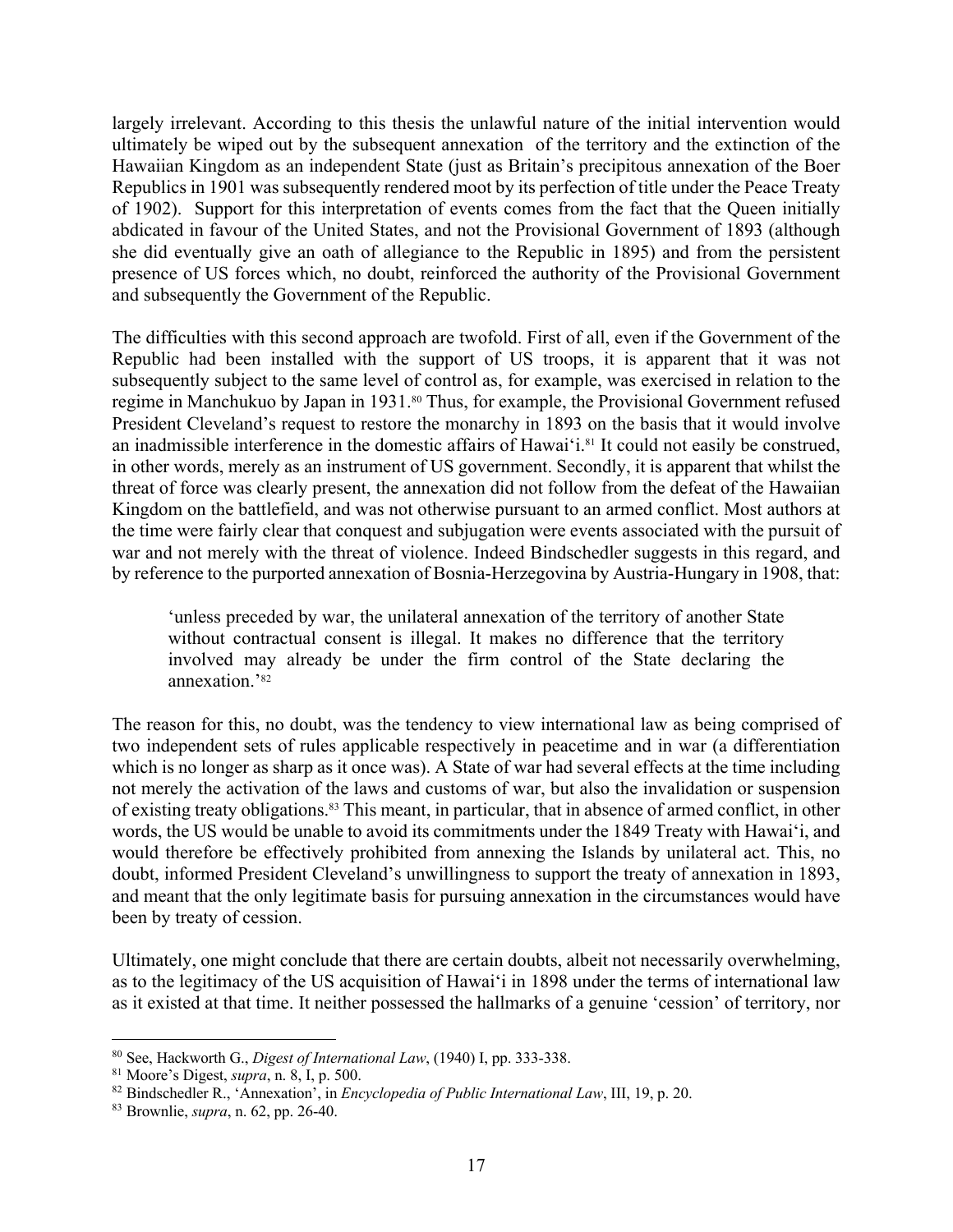that of forcible annexation (conquest). If, however, the US neither came to acquire the Islands by way of treaty of cession, nor by way of conquest, the question then remains as to whether the sovereignty of the Hawaiian Kingdom was maintained intact. The closest parallel, in this regard, is to be found in the law governing belligerent occupation.

## *Belligerent Occupation and Occupation Pacifica*

From the time of Vattel onwards it was frequently been held that the mere occupation of foreign territory did not lead to the acquisition of title of any kind until the termination of hostilities.<sup>84</sup> During the course of the 19<sup>th</sup> Century, however, this became not merely a doctrinal assertion, but a firmly maintained axiom of international law.<sup>85</sup> Up until the point at which hostilities were at an end, the control exercised over territory was regarded as a 'belligerent occupation' subject to the terms of the laws of war. The hallmark of belligerent occupation being that the occupant enjoyed *de facto* authority over the territory in question, but that sovereignty (and territorial title) remained in the hands of the displaced government. As President Polk noted in his annual message of 1846 'by the law of nations a conquered territory is subject to be governed by the conqueror during his military possession and until there is either a treaty of peace, or he shall voluntarily withdraw from it.<sup>386</sup> In such a case '[ t]he sovereignty of the enemy is in such case "suspended", and his laws can "no longer be rightfully enforced" over the occupied territory and that "[b]y the surrender, the inhabitants pass under a temporary allegiance to the conqueror."87 The suspensory, and provisional, character of belligerent occupation was further confirmed in US case law of the time,<sup>88</sup> in academic doctrine<sup>89</sup> and in various Manuals on the Laws of War.<sup>90</sup> The general idea was subsequently recognised in Conventional form in article 43 of the 1907 Hague Regulations, $91$  and in the US Military Manual of 1914.92

In essence, the doctrine of belligerent occupation placed certain limits on the capacity of the occupying power to acquire or dispose of territory *durante bello*. By inference, sovereignty remained in the hands of the occupied power and, as a consequence it was generally assumed that until hostilities were terminated, title to territory would not pass and the extinction of the state would not be complete. This doctrine was subsequently elaborated during the course of the First

<sup>84</sup> See e.g. de Vattel *supra*, n. 6, III, s. 196.

<sup>85</sup> Graber believes this was the case following the Franco-Prussian war. Graber D., *The Development of the Law of Belligerent Occupation 1863-1914: A Historical Survey* (1968) 40-41.

<sup>86</sup> President Polk's Second Annual Message, 1846, Moore's Digest, *supra*, n. 8, I, p. 46.

<sup>&</sup>lt;sup>87</sup> President Polk's Special Message, July 24<sup>th</sup>, 1848. Moore's Digest, *supra*, n. 8, I, pp. 46-7.

<sup>88</sup> *US v. Rice*, US Supreme Court, 1819, 4 Wheat. 246 (1819).

<sup>89</sup> Heffter, *Das europäische Völkerrecht de Gengenwart* (1844) pp. 287-9; Bluntschli, *Das Moderne Volkerrecht* (3rd ed. 1878) pp. 303-7.

<sup>&</sup>lt;sup>90</sup> The Oxford Manual on the Laws of War on Land, 1880 provided (article 6): 'No invaded territory is regarded as conquered until the end of war; until that time the occupant exercises, in such territory, only a *de facto* power, essentially provisional in character.' See also, article 2 Brussels Code of 1874.

<sup>&</sup>lt;sup>91</sup> Regulations Respecting the Laws and Customs of War on Land, annex to the Convention (IV) Respecting the Laws and Customs of War on Land, The Hague, October 18, 1907. The Brussels Declaration of 1874 provided similarly (article 2) that 'The authority of the legitimate power being suspended and having in fact passed into the hands of the occupant, the latter shall take all the measures in his power to restore and ensure, as far as possible, public order and safety'.

 $\frac{1}{92}$  Rules of Land Warfare, 1914, pp. 105-6: 'Military occupation confers upon the invading force the right to exercise control for the period of occupation. It does not transfer the sovereignty of the occupant, but simply the authority or power to exercise some of the rights of sovereignty'.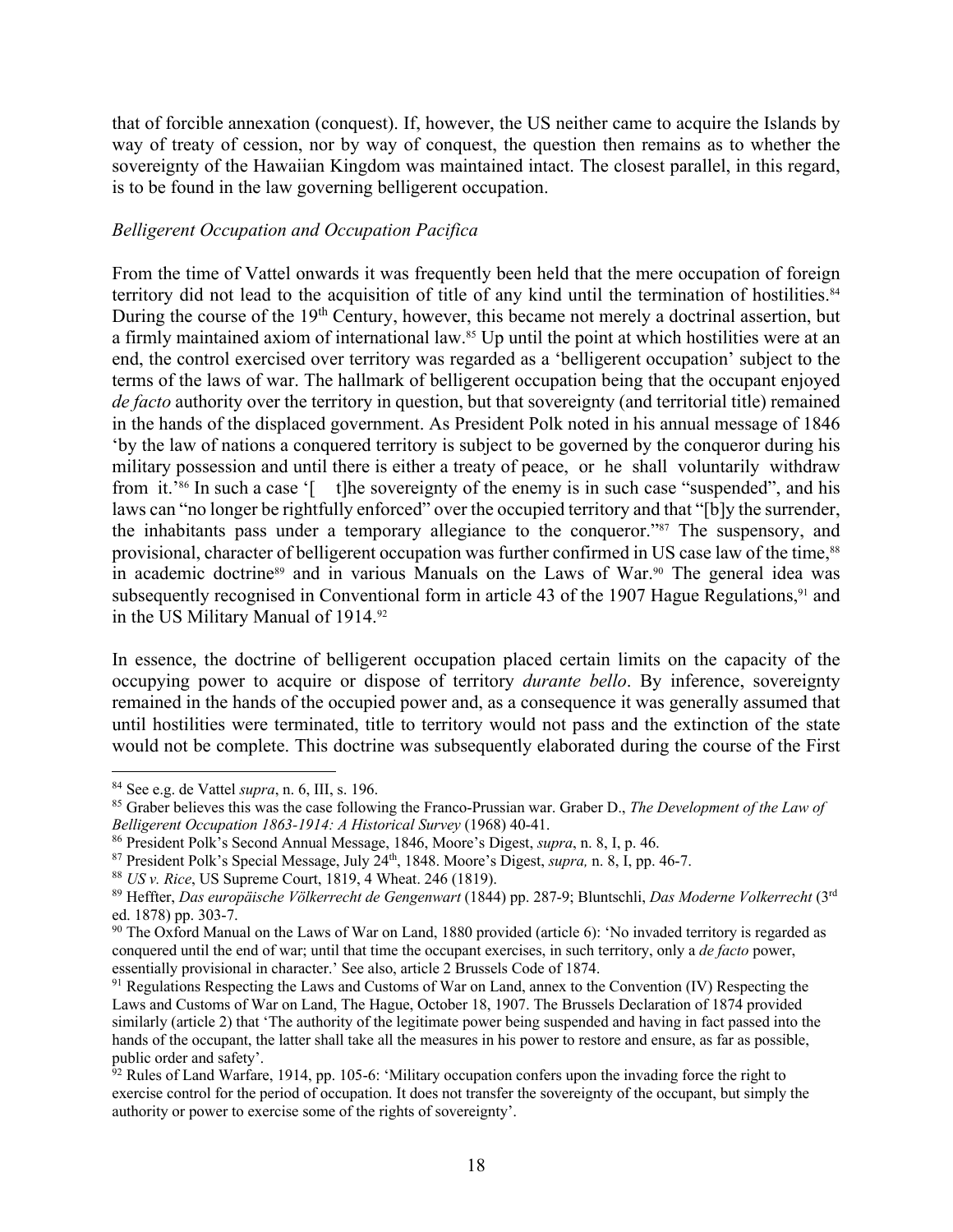and Second World Wars to the effect that States would not be regarded as having been lawfully annexed even when the entirety of the territory was occupied and the government forced into exile, so long as the condition of war persisted, albeit on the part of allied States. The general prohibition on the threat or use of armed force in the Charter era since 1945 has further reinforced this regime to the point at which it might be said that 'effective control by foreign military force can never bring about by itself a valid transfer of sovereignty'.93

Until the adoption of common article 2 of the 1949 Geneva Conventions,  $94$  however, the doctrine of belligerent occupation applied primarily to time of war or armed conflict where military intervention met armed resistance. Indeed, the absence of resistance would not infrequently be construed either as an implicit acceptance of the fact of occupation, or as a signal that the original sovereign had been effectively extinguished in virtue of *debellatio*. It is evident, however, that by the turn of the century a notion of peacetime occupation (*occupatio pacifica*) was coming to be recognised.95 This concept encompassed not merely occupation following the conclusion of an agreement between the parties, but also non-consensual occupation occurring outside armed conflict (but normally following the threatened use of force).<sup>96</sup> Practice in the early  $20<sup>th</sup>$  Century suggests that even though the Hague Regulations were themselves limited to occupations *pendente bello*, their provisions should apply to peacetime occupations such as the British occupation of Egypt in 1914-18,<sup>97</sup> the Franco- Belgian occupation of the Ruhr in 1923-5<sup>98</sup> and the occupation of Bohemia and Moravia by Germany in 1939.99 Indeed, the Arbitral Tribunal in the *Coenca Brothers v. Germany Arbitration Case100* took the view that the Allied occupation of Greece in 1915 was governed by the terms of the law of belligerent occupation notwithstanding the fact that Greece was not a belligerent at that time, but had merely invited occupation of Salonika in order to protect the Serbian State. Similarly, in the *Chevreau Case* the Arbitrator intimated that the laws of

The Convention shall also apply to all cases of partial or total occupation of the territory of a High Contracting Party, even if the said occupation meets with no armed resistance.

Although one of the Powers in conflict may not be a party to the present Convention, the Powers who are parties thereto shall remain bound by it in their mutual relations. They shall furthermore be bound by the Convention in relation to the said Power, if the latter accepts and applies the provisions thereof.'

It would seem that the purpose of this 'extension' of the regime of military occupation was to take account of the peculiar facts surrounding the German occupation of Czechoslovakia in 1939 and Denmark in 1940.

<sup>95</sup> See, Robin, Des Occupations militaries en dehors des occupations de guerre (1913).

Grotius Soc. (1924) 150; Roberts A., 'What is a Military Occupation?', 55 B.Y.I.L. (1984) 249, p. 273;

(1943-5) Case No. 11, p. 47.

<sup>93</sup> Benvenisti E., The International Law of Occupation (1993) p. 5.

<sup>&</sup>lt;sup>94</sup> Common Article 2 of the 1949 Geneva Conventions 75 U.N.T.S. 31 reads:

<sup>&#</sup>x27;In addition to the provisions which shall be implemented in peacetime, the present Convention shall apply to all cases of declared war or of any other armed conflict which may arise between two or more of the High Contracting Parties, even if the state of war is not recognized by one of them.

<sup>96</sup> Llewellyn Jones F., 'Military Occupation of Alien Territory in Time of Peace', 9 Transactions of

Feilchenfeld, *The International Economic Law of Belligerent Occupation* (1942) 116.

<sup>97</sup> Leban and Others v. Alexandria Water Co. Ltd. and Others Egypt, Mixed Court of Appeal, 25 March 1929, A.D. 1929/30, Case No. 286.

<sup>98</sup> See *In re Thyssen and Others* and *In re Krupp and Others*, 2 A.D. (1923-4) Case No. 191, pp. 327-8.

<sup>99</sup> See Judgment of Nuremberg Tribunal, p. 125; *Anglo-Czechoslovak and Prague Credit Bank v. Janssen* 12 A.D.

 $100$  7 M.A.T., 1929, p. 683.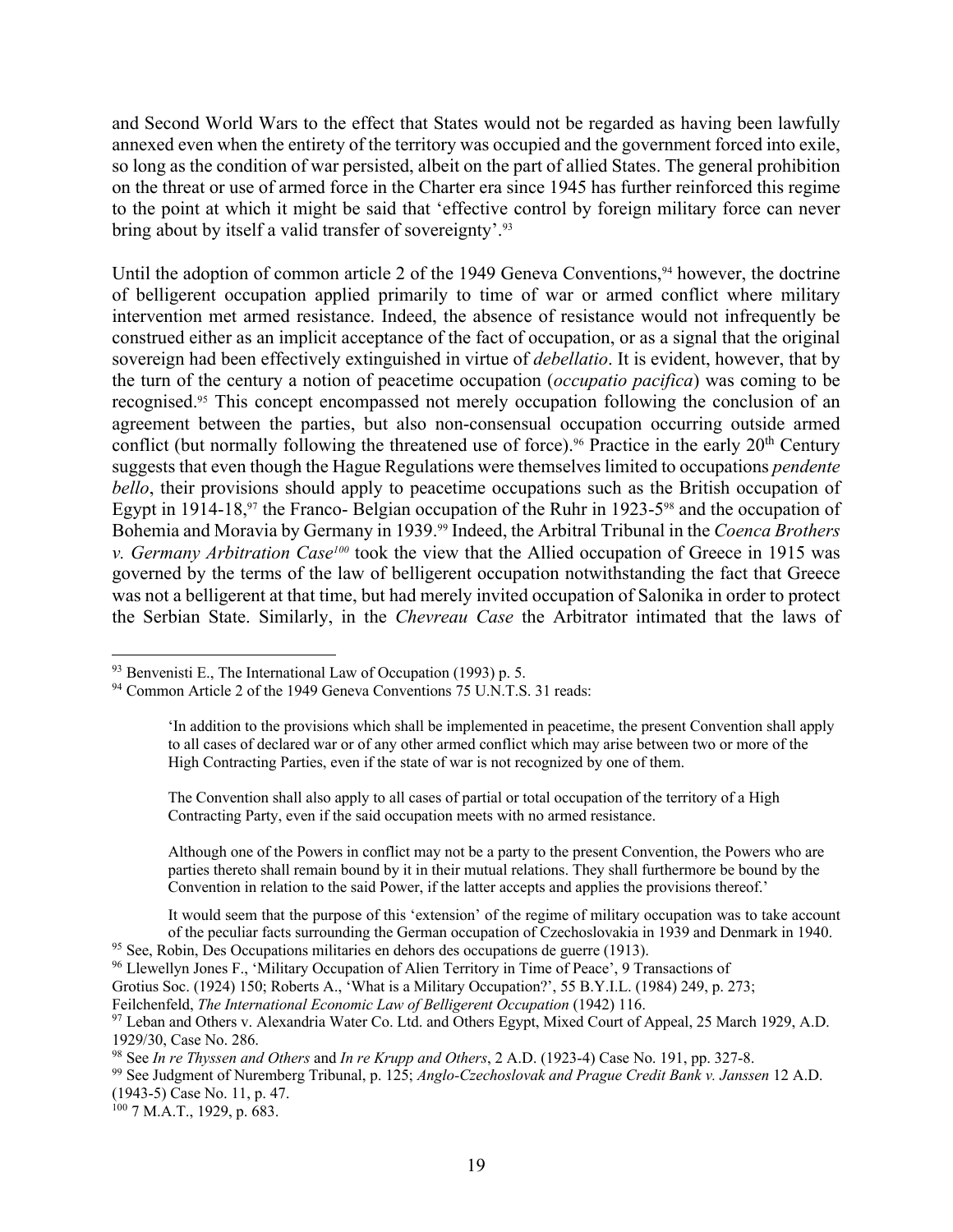belligerent occupation would apply to the British forces occupying Persia under agreement with the latter in 1914.101

If the general terms of the Hague Regulations are to apply to peacetime occupations, it would seem to follow that the same limitations apply as regards the authority of the occupying State. In fact it is arguable that the rights of the pacific occupant are somewhat less extensive than those of the belligerent occupant. As Llewellyn Jones notes:

'[i]n the latter case the occupant is an enemy, and has to protect himself against attack on the part of the forces of the occupied State, and he is justified in adopting measures which would justly be considered unwarranted in the case of pacific occupation…'.102

Whether or not this has significance in the present context, it is apparent that the US could not, as an occupying power, take steps to acquire sovereignty over the Hawaiian Islands. Nor could it be justified in attempting to avoid the strictures of the occupation regime by way of installing a sympathetic government bent on ceding Hawaiian sovereignty to it. This point has now been made perfectly clear in article 47 of the 1949 Geneva Convention IV which states that protected persons shall not be deprived of the benefits of the Convention 'by any change introduced, as a result of the occupation of a territory, into the institutions of government of the said territory'.

It may certainly be maintained that there are serious doubts as to the United States' claim to have acquired sovereignty over the Hawaiian Islands in 1898 and that the emerging law at the time would suggest that, as an occupant, such a possibility was largely excluded. To the extent, furthermore, that US claims to sovereignty were essentially defective, one might conclude that the sovereignty of the Hawaiian Kingdom as an independent state was maintained intact. The importance of such a conclusion is of course dependent upon the validity and strength of subsequent bases for the claim to sovereignty on the part of the US.

# *Acquisition of the Islands in virtue of the Plebiscite of 1959*

An alternative basis for the acquisition of title on the part of the US government (and hence the conclusion that the Hawaiian Kingdom has ceased to exist as a State) is the Plebiscite of 1959 exercised in pursuit of article 73 of Chapter XI of the United Nations Charter. In 1945 Hawai'i was listed as a Non-Self-Governing Territory administered by the United States together with its other overseas territories including Puerto Rico, Guam, the Philippines, American Samoa and Alaska. Article 73 of the Charter provides that:

'Members of the United Nations which have or assume responsibilities for the administration of territories whose peoples have not yet attained a full measure of self-government recognise the principle that the interests of the inhabitants of these territories are paramount, and accept as a sacred trust the obligation to promote to the utmost, within the system of international peace and security established by the

<sup>101</sup> Chevreau Case (France v. Great Britain) 27 A.J.I.L. (1931) 159, pp. 159-60.

<sup>102</sup> Jones, *supra*, n. 96, p. 159.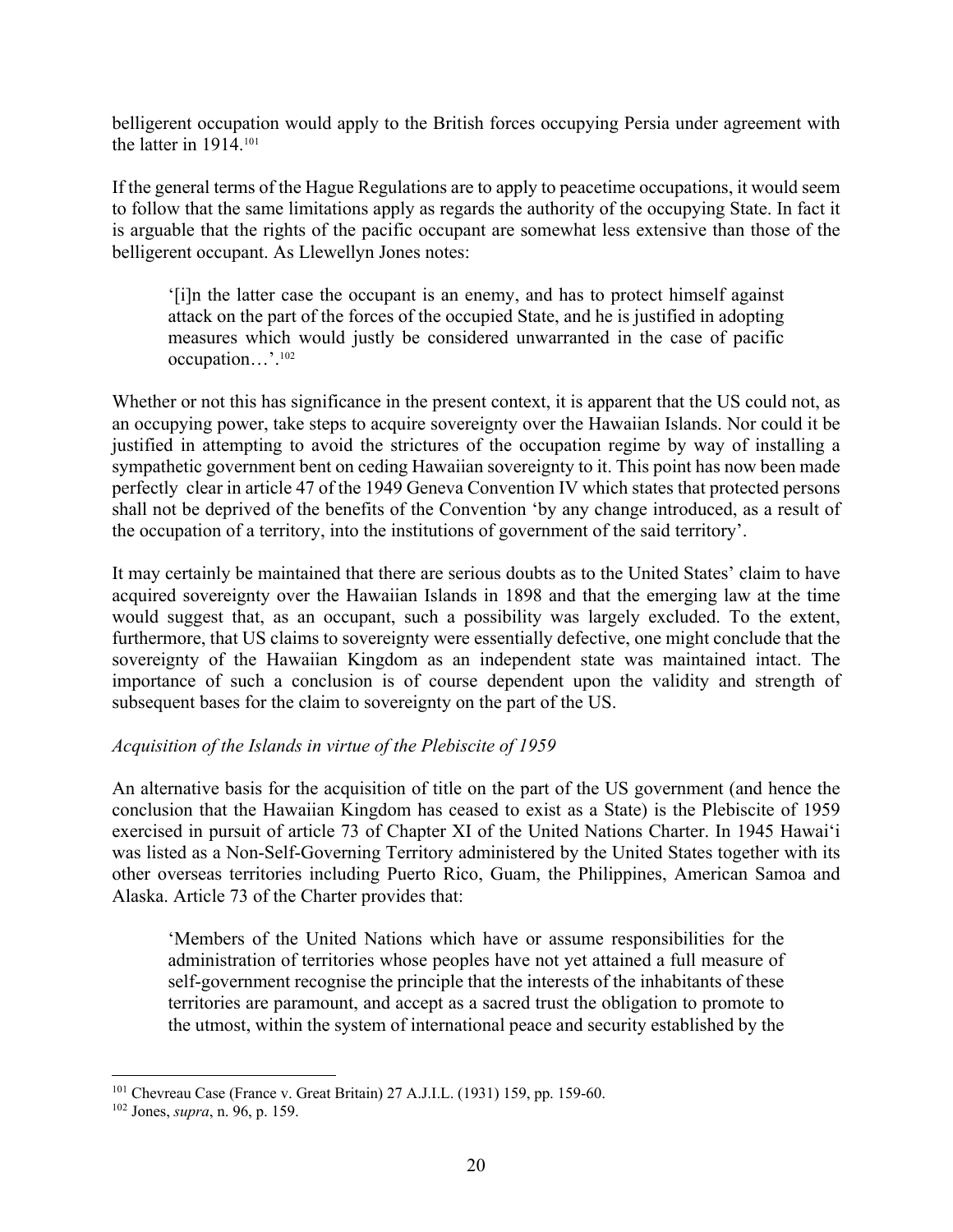present Charter, the well-being of the inhabitants of these territories, and, to this end:

- a) to ensure, with due respect for culture of the peoples concerned, their political, economic, social, and educational advancement, their just treatment, and their protection against abuses;
- b) to develop self-government, to take due account of the political aspirations of the peoples, and to assist them in the progressive development of their free political institutions, according to the particular circumstances of each territory and its peoples and their varying stages of advancement…
- d) to transmit regularly to the Secretary-General for information purposes… statistical and other information of a technical nature relating to economic, social, and educational conditions in the territories for which they are respectively responsible.'

Central to this provision is the 'advancement of the peoples concerned' and the development of their 'self-government'. Unlike the United Nations Trusteeship System elaborated in Chapters XII and XIII of the UN Charter, however, Chapter XI does not stipulate clearly the criteria by which it may be determined whether a people has achieved the status of self-government or whether the competence to determine that issue lies with the organs of the United Nations or with the administering State. The United Nations General Assembly, however, declared in Resolution 334(IV) that the task of determining the scope of application of Chapter XI falls 'within the responsibility of the General Assembly'.

The General Assembly was to develop its policy in this respect during the subsequent decades through the adoption of the UN List of Factors in 1953 (Res. 742 (VIII)), the Declaration on the Granting of Independence to Colonial Countries and Peoples in 1960 (Res. 1514 (XV)), supplemented by Resolutions 1541 (XV) (1960) and 2625 (XXV) in 1970. Central to this policy development was its elaboration of the meaning of self-determination in accordance with article 1(2) UN Charter (which provided that the development of 'friendly relations among nations based on respect for the principle of equal rights and self- determination of peoples' was one of the Purposes and Principles of the United Nations). According to the General Assembly, colonial peoples must be able to 'freely determine their political status and freely pursue their economic, social and cultural development' (Resn. 1514 (XV), and Resn. 2625 (XXV)), and primarily by way of choosing between one of three alternatives: emergence as a sovereign independent State; free association with an independent State; and integration with an independent State (Resn. 1514 (XV) and Resn. 1541 (XV) principles II, VI). The most common mode of self-determination was recognised to be full independence involving the transfer of all powers to the people of the territories 'without any conditions or reservations' (Resn. 1514 (XV) principles VII, VIII and IX). In case of integration with another state, it was maintained that the people of the territory should act 'with full knowledge of the change in their status… expressed through informed and democratic processes, impartially conducted and based on universal adult suffrage' (Resn. 1541 (XV), principle IX).

A higher level of scrutiny was generally exercised in case of integration than in respect of other forms of self-determination. Until the time in which self- determination is exercised, furthermore,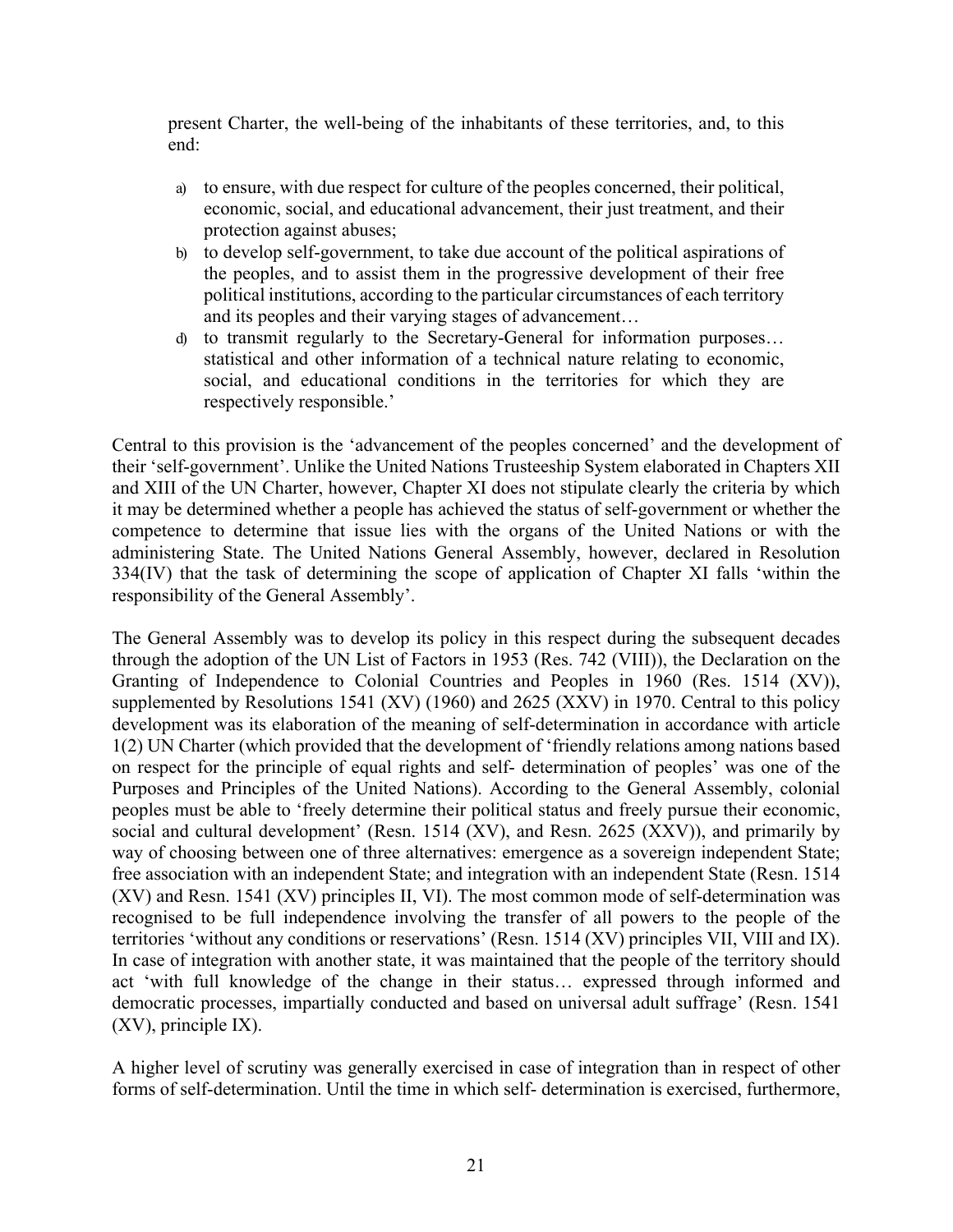'the territory of a… Non-Self-Governing Territory has, under the Charter, a status separate and distinct from the territory of the State' (Resn. 2625 (XXV) para. VI).<sup>103</sup> As the ICJ subsequently noted in its Advisory Opinion in the *Namibia case*, the 'development of international law in regard to non-self-governing territories, as enshrined in the Charter of the United Nations, made the principle of self-determination applicable to all of them'.104 It emphasised, furthermore, in the *Western Sahara case* that 'the application of the right of self-determination requires a free and genuine expression of the will of the peoples concerned'.105

An initial point in question here is whether Hawai'i should have been listed as a Non-Self-Governing Territory at all for such purposes. Article 73 of the Charter refers to peoples 'who have not yet attained a full measure of self-government' – a point which is curiously inapplicable in case of Hawai'i. That being said, the regime imposed was designed, primarily, to foster decolonisation after 1945 and it was only with some reluctance that the United States agreed to include Hawai'i on the list at all. The alternative would have been for Hawai'i to remain under the control of the United States and deprived of any obvious means by which it might re-obtain its independence. The UN Charter may be seen, in that respect, as having created a general but exclusive system of entitlements whereby only those non-State entities regarded as either Non-Self-Governing or Trust Territories would be entitled to independence by way of selfdetermination absent the consent of the occupying power.<sup>106</sup> It may be emphasised, furthermore, that to regard Hawai'i as being a territory entitled to self-determination was not entirely inconsistent with its claims to be the continuing State. The substance of self- determination in its external form as a right to political independence may be precisely that which may be claimed by a State under occupation. Indeed, the General Assembly Declaration on Friendly Relations (Resn. 2625) makes clear that the right is applicable not simply in case of colonialism, but also in relation to the 'subjection of peoples to alien subjugation, domination and exploitation'. Crawford points out, furthermore, that self-determination applies with equal force to existing states taking 'the wellknown form of the rule preventing intervention in the internal affairs of a State: this includes the right of the people of the State to choose for themselves their own form of government'.107 The international community's subsequent recognition of the applicability of self-determination in case of the Baltic States, Kuwait and Afghanistan, for example, would appear merely to emphasise this point.108 One may tolerate, in other words, the placing of Hawai'i on the list of non-self-governing territories governed by article 73 only to the extent that the entitlement to self-determination under that article was entirely consonant with the general entitlements to 'equal rights and selfdetermination' in articles 1(2) and 55 of the Charter.

Notwithstanding doubts as to the legality of US occupation/ annexation of Hawai'i, it would seem evident that any outstanding problems would be effectively disposed of by way of a valid exercise of self-determination. In general, the principle of self-determination may be said to have three effects upon legal title. First of all it envisages a temporary legal regime that may, in effect, lead

<sup>&</sup>lt;sup>103</sup> This follows by implication from the terms of article 74 UN Charter.

<sup>104</sup> ICJ Rep. (1971), 31, para. 51.

<sup>105</sup> ICJ Rep (1975) 12, p. 32.

<sup>106</sup> For a review of the practice in this regard see Crawford J., 'State Practice and International Law in Relation to Secession', 69 B.Y.I.L (1998) 85.

<sup>107</sup> Crawford, *supra*, n. 2, p. 100.

<sup>&</sup>lt;sup>108</sup> See Cassese A., Self-Determination of Peoples: A Legal Reappraisal (1995) pp. 94-5.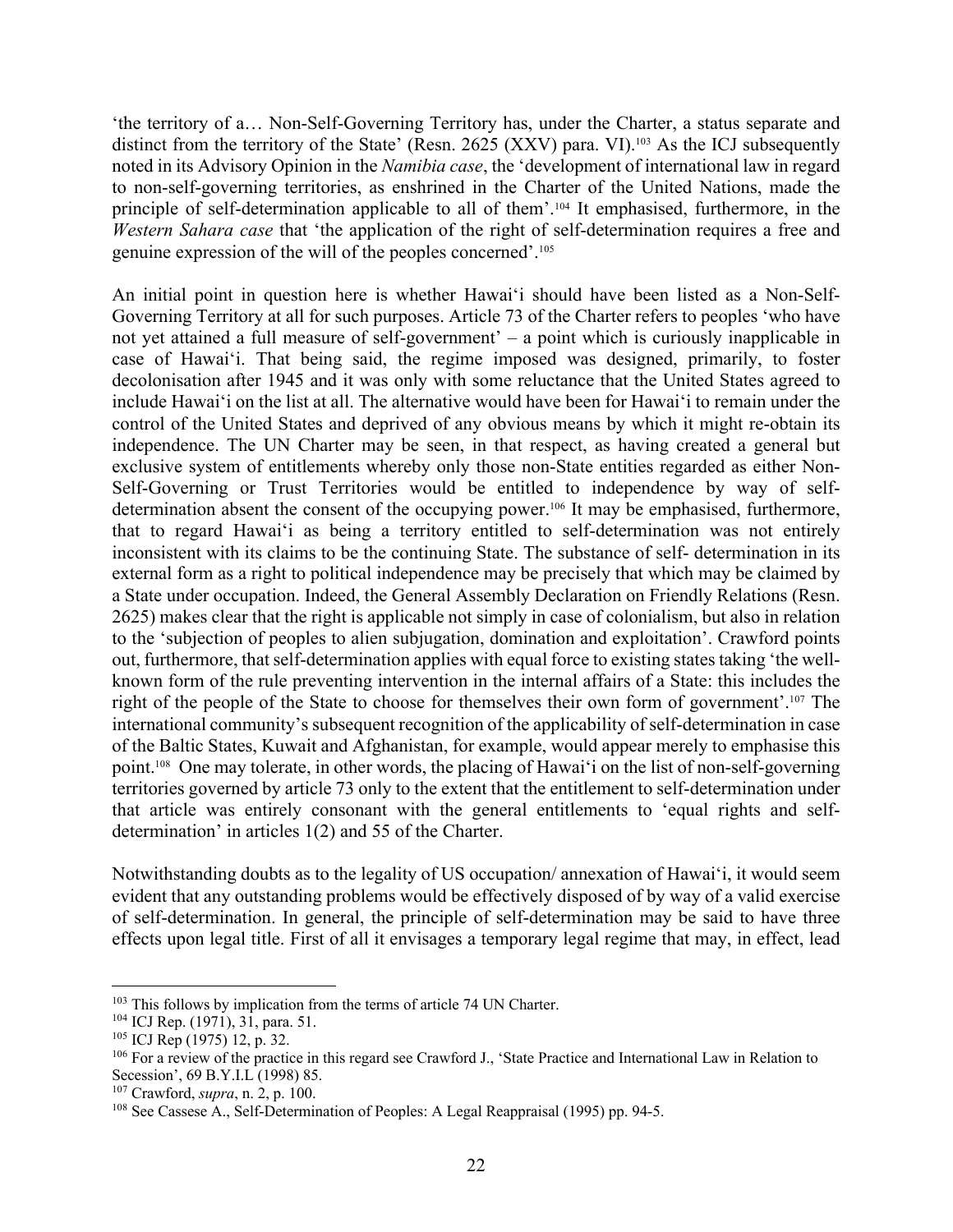to the extinction of legal title on the part of the Metropolitan State.109 Secondly, it may nullify claims to title in cases where such claims are inconsistent with the principle. Finally, and most importantly in present circumstances, it may give rise to a valid basis for title including cases where it has resulted in free integration with another State. In this third scenario, if following a valid exercise of self-determination on the part of the Hawaiian people it was decided that Hawai'i should seek integration into the United States, this would effectively bring to a close any claims that might remain as to the continuity of the Hawaiian Kingdom.

Turning then to the question whether the Hawaiian people can be said to have exercised selfdetermination following the holding of a plebiscite on June  $27<sup>th</sup>$  1959. The facts themselves are not in dispute. On March 18th 1959 the United States Congress established an *Act to Provide for the admission of the State of Hawai'i into the Union* setting down, in section 7(b) the terms by which this should take place. This specified that:

'At an election designated by proclamation of the Governor of Hawai'i … there shall be submitted to the electors, qualified to vote in said election, for adoption or rejection, the following propositions:

1. Shall Hawai'i immediately be admitted into the Union as a State?…'

An election was held on June  $27<sup>th</sup> 1959$  in accordance with this Act and a majority of residents voted in favour of admission into the United States. Hawai'i was formally admitted into the Union by Presidential Proclamation on August 21<sup>st</sup> 1959. A communication was then sent to the Secretary-General of the United Nations informing him that Hawai'i had, in virtue of the plebiscite and proclamation, achieved self-governance. The General Assembly then decided in Resolution 1469(XIV) that the US would no longer be required to report under the terms of article 73 UN Charter as to the situation of Hawai'i.

Two particular concerns may be raised in this context. First, the plebiscite did not attempt to distinguish between 'native' Hawaiians or indeed nationals of the Hawaiian Kingdom and the resident 'colonial' population who vastly outnumbered them. This was certainly an extraordinary situation when compared with other cases with which the UN was dealing at the time, and has parallels with one other notoriously difficult case, namely the Falkland Islands/ Malvinas (in which the entire population is of settler origin). There is certainly nothing in the concept of selfdetermination as it is known today to require an administering power to differentiate between two categories of residents in this respect, and indeed in many cases it might be treated as illegitimate.110 By the same token, in some cases a failure to do so may well disqualify a vote where there is evidence that the administering state had encouraged settlement as a way of manipulating the subsequent result.<sup>111</sup> This latter point seems to be even more clear in a case such as Hawai'i in which the holders of the entitlement to self-determination had presumptively been established in advance by the fact of its (prior or continued) existence as an independent State. In that case, one might suggest that it was only those who were entitled to regard themselves as nationals of the

<sup>109</sup> Crawford, *supra,* n. 2, pp. 363-4; Shaw, *Title to Territory in Africa*, pp. 149 ff.

<sup>110</sup> See, Hannum H., 'Rethinking Self-Determination', 34 Va.J.I.L. (1993) 1, p. 37.

<sup>111</sup> Cf. the case of Israeli settlements in the Occupied Territories, Cassese, *supra,* n. 108, p. 242.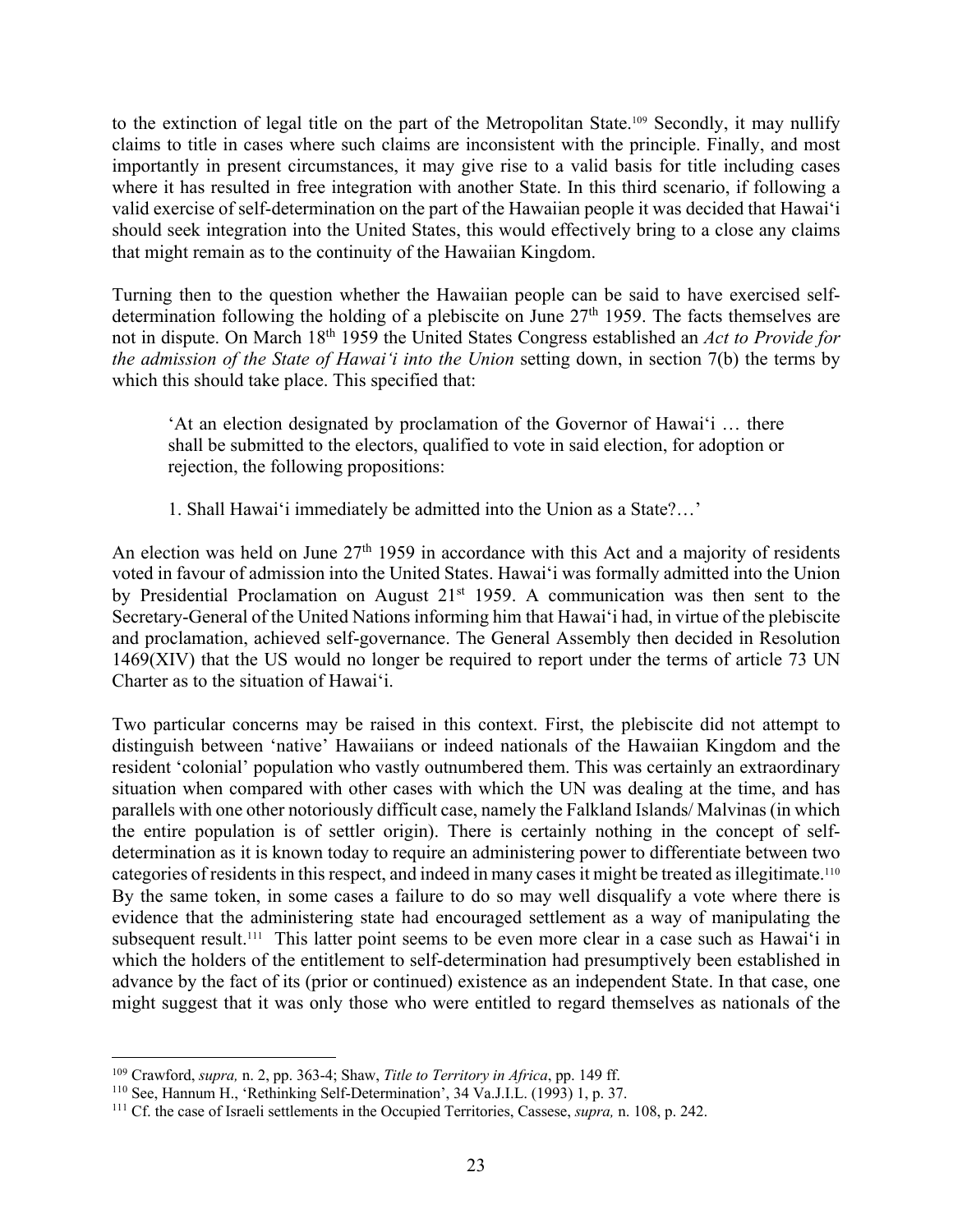Hawaiian Kingdom (in accordance with Hawaiian law prior to 1898), who were entitled to vote in exercise of the right to self-determination.

A second, worrying feature of the plebiscite concerns the nature of the choice being presented to the Hawaiian people. As GA Resn. 1514 makes clear, a decision in case of integration should be made 'with full knowledge of the change in their status… expressed through informed and democratic processes, impartially conducted and based on universal adult suffrage'. It is far from clear that much, if any, information was provided as regards the 'change in status' that would occur with integration, and there is no evidence that the alternative of full independence was presented as an option. Judged in terms of the later resolutions of the General Assembly on the issue, then, it would seem that the plebiscite falls considerably short of that which would be required for purposes of a valid exercise of self-determination.<sup>112</sup>

An important point, here, as is evident from the discussion above, is that most of the salient resolutions by which the General Assembly 'developed' the law relating to decolonisation postdated the plebiscite in Hawai'i, and the organisation's practice in that respect changed quite radically following the establishment of the Committee of Twenty-Four in 1961 (Resn. 1700 (XVI)). Up until that point, many took the view that Non-Self-Governing Territories were merely entitled to 'self-government' rather than full political independence, and that self-determination was little more than a political principle being, at best, *de lege farenda*. <sup>113</sup> There was, in other words, no clear obligation as far as UN practice at the time was concerned, for the decision made in 1959 to conform to the requirements later spelled out in relation to other territories – practice was merely crystallising at that date. The US made clear, in fact, that it did not regard UN supervision as necessary for purposes of dealing with its Non-Self-Governing Territories such as Puerto Rico, Alaska or Hawai'i.<sup>114</sup> Whilst such a view was, perhaps, defensible at the time given the paucity of UN practice, it does not itself dispose of the self-determination issue. It might be said, to begin with, that in light of the subsequent development of the principle, it is not possible to maintain that the people of Hawai'i had in reality exercised their right of self-determination (as opposed to having merely been granted a measure of self-government within the Union). Such a conclusion, however, is debatable given the doctrine of inter- temporal law. More significant, however, is the fact that pre-1960 practice did not appear to be consistent with the type of claim to self-determination that would attach to independent, but occupied, States (in which one would suppose that the choice of full political independence would be the operative presumption, rebuttable only by an affirmative choice otherwise). As a consequence, there are strong arguments to suggest that the US cannot rely upon the fact of the plebiscite alone for purposes of perfecting its title to the territory of Hawai'i.

## *Acquisition of Title by Reason of Effective Occupation / Acquisitive Prescription*

As pointed out above, it cannot definitively be supposed that the US did acquire valid title to the Hawaiian Islands in 1898, and even if it did so, the basis for that title may now be regarded as suspect given the current prohibition on the annexation of territory by use of force. In case of the latter, the second element of the doctrine of inter-temporal law as expounded by Arbitrator Huber

<sup>&</sup>lt;sup>112</sup> Similar points have been made as regards the disputed integration of West Irian into Indonesia.

<sup>113</sup> See, Jennings R., The Acquisition of Territory in International Law (1963) pp. 69-87.

<sup>114</sup> US Department of State Bulletin, (1952) p. 270.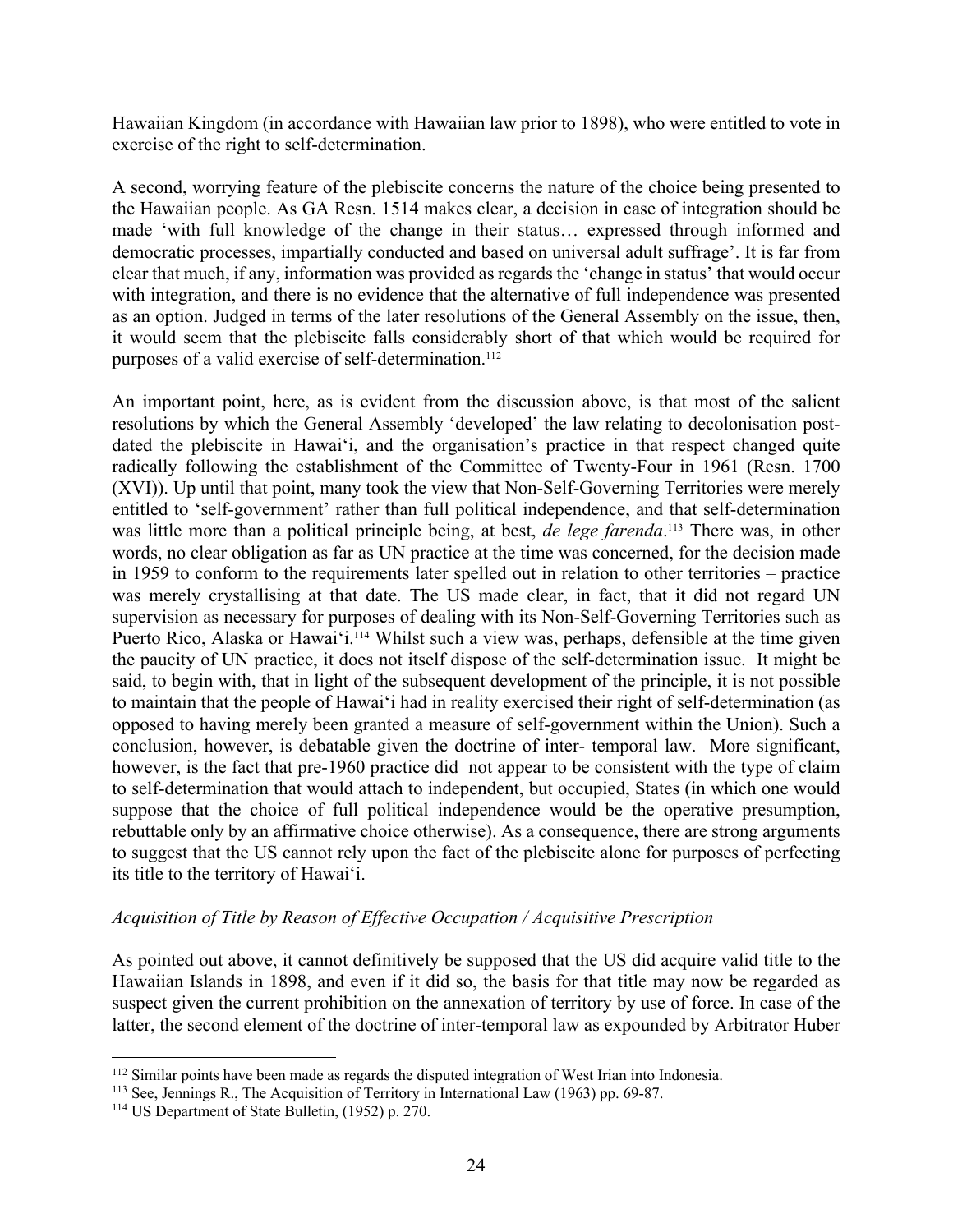in the *Island of Palmas case* may well be relevant. Huber distinguishes in that case between the acquisition of rights on the one hand (which must be founded in the law applicable at the relevant date) and their existence or continuance at a later point in time which must 'follow the conditions required by the evolution of the law'. One interpretation of this would be to suggest that title may be lost if a later rule of international law were to arise by reference to which the original title would no longer be lawful. Thus, it might be said that since annexation is no longer a legitimate means by which title may be established, US annexation of Hawai'i (if it took place at all) would no longer be regarded as well founded. Apart from the obvious question as to who may be entitled to claim sovereignty in absence of the United States, it is apparent that Huber's *dictum* primarily requires that 'a State must continue to maintain a title, validly won, in an effective manner – no more no less.'115 The US, in other words, would be entitled to maintain its claim over the Hawaiian Islands so long as it could show some basis for asserting that claim other than merely its original annexation. The strongest type of claim in this respect is the 'continuous and peaceful display of territorial sovereignty'.

The emphasis given to the 'continuous and peaceful display of territorial sovereignty' in international law derives in its origin from the doctrine of occupation which allowed states to acquire title to territory which was effectively *terra nullius*. It is apparent, however, and in line with the approach of the ICJ in the *Western Sahara Case*,<sup>116</sup> that the Islands of Hawai'i cannot be regarded as *terra nullius* for purpose of acquiring title by mere occupation. According to some, nevertheless, effective occupation may give rise to title by way of what is known as 'acquisitive prescription'.117 As Hall maintained, '[t]itle by prescription arises out of a long continued possession, where no original source of proprietary right can be shown to exist, or where possession in the first instance being wrongful, the legitimate proprietor has neglected to assert his right, or has been unable to do so.'118 Johnson explains in more detail:

'Acquisitive Prescription is the means by which, under international law, legal recognition is given to the right of a State to exercise sovereignty over land or sea territory in cases where that state has, in fact, exercised its authority in a continuous, uninterrupted, and peaceful manner over the area concerned for a sufficient period of time, provided that all other interested and affected states (in the case of land territory the previous possessor…) have acquiesced in this exercise of authority. Such acquiescence is implied in cases where the interested and affected states have failed within a reasonable time to refer the matter to the appropriate international organization or international tribunal or – exceptionally in cases where no such action was possible – have failed to manifest their opposition in a sufficiently positive manner through the instrumentality of diplomatic protests.'119

Although no case before an international court or tribunal has unequivocally affirmed the existence of acquisitive prescription as a mode of acquiring title to territory,<sup>120</sup> and although Judge Moreno

<sup>&</sup>lt;sup>115</sup> Higgins R., 'Time and the Law: International Perspectives on an Old Problem', 46 I.C.L.Q. (1997) 501, p. 516. <sup>116</sup> Supra n. 105.

<sup>117</sup> For a discussion of the various approaches to this issue see Jennings and Watts, *supra,* n. 8, pp. 705-6.

<sup>&</sup>lt;sup>118</sup> Hall W., *A Treatise on International Law* (Pearce Higgins, 8<sup>th</sup> ed 1924) p. 143.

<sup>119</sup> Johnson, 27 B.Y.I.L. (1950) 332, pp. 353-4.

<sup>120</sup> Prescription may be said to have been recognized in the *Chamizal Arbitration*, 5 A.J.I.L. (1911) 785; the *Grisbadana Arbitration* P.C.I.J. 1909; and the *Island of Palmas Arbitration*, *supra*, n. 12.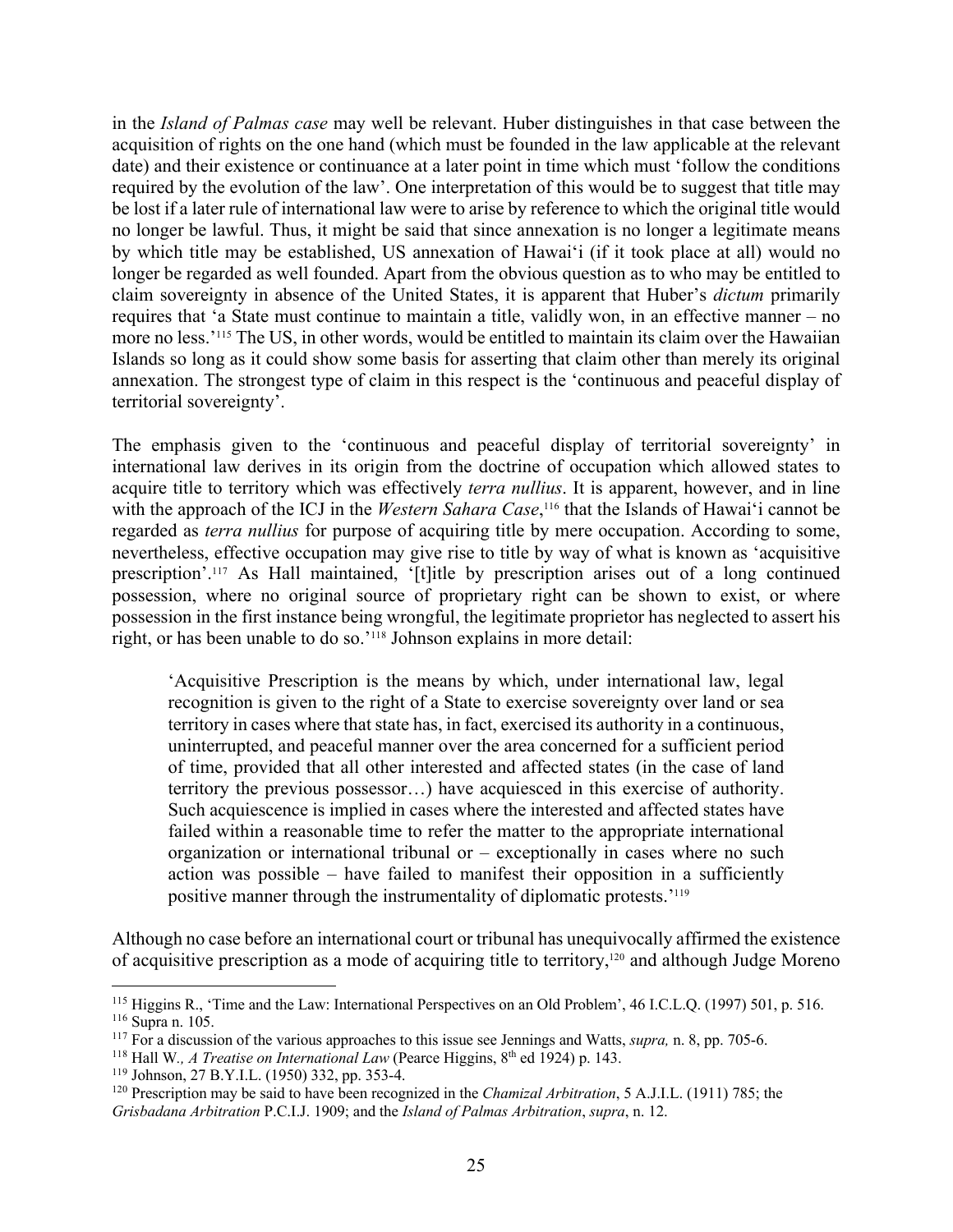Quintana in his dissenting opinion in the *Rights of Passage* case<sup>121</sup> found no place for the concept in international law, there is considerable evidence that points in that direction. For example, the continuous and peaceful display of sovereignty, or some variant thereof, was emphasised as the basis for title in the *Minquiers and Ecrehos Case (France v. United Kingdom)*,<sup>122</sup> the *Anglo*-*Norwegian Fisheries Case (United Kingdom v. Norway)123* and in the *Island of Palmas Arbitration*. 124

If a claim as to acquisitive prescription is to be maintained in relation to the Hawaiian Islands, various *indica* have to be considered including, for example, the length of time of effective and peaceful occupation, the extent of opposition to or acquiescence in, that occupation and, perhaps, the degree of recognition provided by third states. As Jennings and Watts confirm, however, 'no general rule [can] be laid down as regards the length of time and other circumstances which are necessary to create such a title by prescription. Everything [depends] upon the merits of the individual case'.<sup>125</sup> As regards the temporal element, the US could claim to have peacefully and continuously exercised governmental authority in relation to Hawai'i for over a century. This is somewhat more than was required for purposes of prescription in the *British Guiana-Venezuela Boundary Arbitration,* for example,<sup>126</sup> but it is clear that time alone is certainly not determinative. Similarly, in terms of the attitude of third states, it is evident that apart from the initial protest of the Japanese Government in 1897, none has opposed the extension of US jurisdiction to the Hawaiian Islands. Indeed the majority of States may be said to have acquiesced in its claim to sovereignty in virtue of acceding to its exercise of sovereign prerogatives in respect of the Islands (for example, in relation to the policing of territorial waters or airspace, the levying of customs duties, or the extension of treaty rights and obligations to that territory). It is important, however, not to attach too much emphasis to third party recognition. As Jennings points out, in case of adverse possession '[r]ecognition or acquiescence on the part of third States… must strictly be irrelevant'.127

More difficult, in this regard, is the issue of acquiescence/ protest. In the *Chamizal Arbitration*<sup>128</sup> it was held that the US could not maintain a claim to the Chamizal tract by way of prescription in part because of the protests of the Mexican government. The Mexican government, in the view of the Commission, had done 'all that could be reasonably required of it by way of protest against the illegal encroachment'. Although it had not attempted to retrieve the land by force the Commission pointed out that:

'however much the Mexicans may have desired to take physical possession of the district, the result of any attempt to do so would have provoked scenes of violence

<sup>121</sup> ICJ Rep. 1960, p. 6.

<sup>&</sup>lt;sup>122</sup> ICJ Rep. 1953 47

<sup>&</sup>lt;sup>123</sup> ICJ Rep. 1951 116.

<sup>124</sup> *Supra*, n. 12.

<sup>125</sup> *Supra*, n. 8, p. 706.

<sup>&</sup>lt;sup>126</sup> The arbitrators were instructed by their treaty terms of reference to allow title if based upon 'adverse holding or prescription during a period of 50 years'. 92 BFSP (1899-1900) 160.

<sup>127</sup> Jennings, *supra,* n. 113, p. 39.

<sup>128</sup> US v. Mexico (1911), 5 A.J.I.L. (1911) 782.